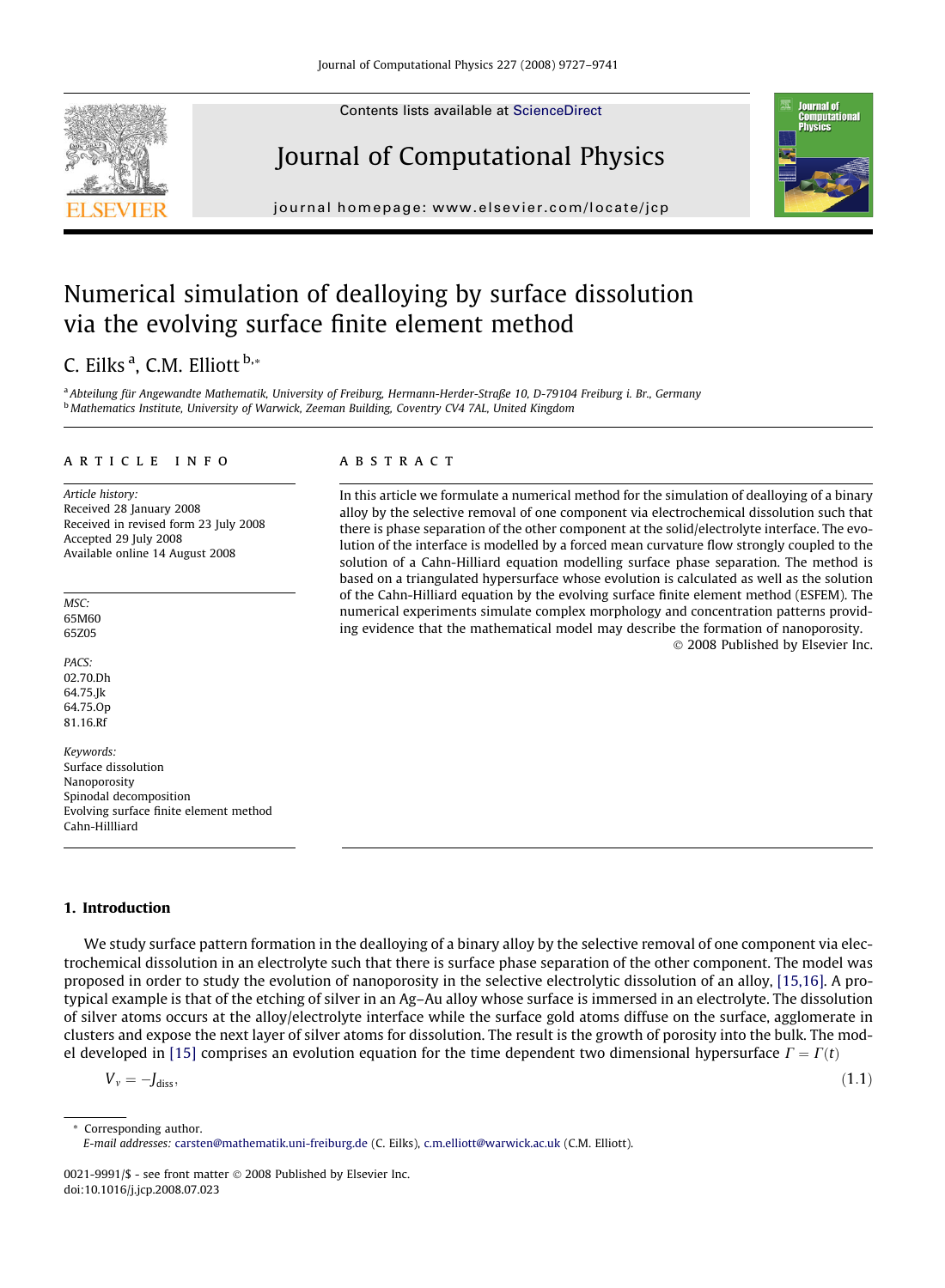<span id="page-1-0"></span>and a surface diffusion equation

$$
\dot{\mathbf{c}} = V_{\nu} \mathbf{c}_b - \nabla_{\Gamma} \cdot \mathbf{J}_{\text{diff}},\tag{1.2}
$$

where  $V_y$  is the normal velocity of  $\Gamma$ ,  $\nabla \Gamma$  is the surface gradient, c is the surface concentration of gold,  $c<sub>b</sub>$  is the bulk concentration of gold, J<sub>diss</sub> is the rate of dissolution and J<sub>diff</sub> is the diffusive surface flux. The notation c is used for the evolving surface material derivative. The rate of dissolution depends on a surface concentration dependent etching rate  $v_0(c)$  and the mean curvature of the surface, H, so that

$$
J_{\text{diss}} = \nu_0(c)(1 - \delta H).
$$

The diffusive flux is of Cahn-Hilliard type which allows up-hill diffusion and leads to phase separation so that

$$
J_{\text{diff}} = -b(c)\nabla_{\Gamma}w, w = -\gamma\Delta_{\Gamma}c + \Psi'(c)
$$

where w is the chemical potential,  $b(c)$  is a mobility, and  $\Psi$  is a double well free energy. In Section 2 the model is described in detail.

Thus we are led to the study of the coupled system of forced mean curvature flow for an evolving surface with the forcing depending on the solution of the Cahn-Hilliard equation. This is a highly nonlinear system.

In this paper we present a novel computational method for solving a fourth order nonlinear diffusion equation on a complex evolving hypersurface. We choose to solve numerically using an evolving triangulation. The surface evolution by forced mean curvature flow is treated by the method of [\[10\].](#page-14-0) The conservation law for the concentration is then handled in a natural way using the evolving surface finite element method from [\[5–7\].](#page-14-0) During the simulation of dissolution the surface develops a highly complex morphology and the solution of the diffusion equation exhibits transition layers. Thus it is necessary to retriangulate in order both to preserve quasi-regular triangulations and to adapt the grid to the concentration profile. We refer to [\[4,18,20\]](#page-14-0) for previous works on spinodal decomposition and phase ordering on surfaces.

In the numerical experiments we observe results in agreement to results in [\[15\]](#page-14-0) and to the Monte-Carlo-simulations in [\[14\].](#page-14-0) During the dissolution the surface area of the alloy exposed to electrolyte increases and is decomposed into three subregions: the gold rich portion,  $\Gamma_g(t)$ , the gold poor region,  $\Gamma_e(t)$ , and the interfacial transition layer,  $\Gamma_1(t)$ . The portion,  $\Gamma_g(t)$ , which is almost completely covered by gold stops moving due to the vanishing of the etching rate,  $v_0(c)$ , in the pure phase. On the other hand it continues to increase in size as etching takes place in  $\Gamma_e(t)$  exposing gold which diffuses uphill towards  $\Gamma_g(t)$  leading to an evolving interfacial layer which increases in length and complexity. Short time simulations reveal spinodal decomposition patterns similar to those for flat surfaces and increasing complexity of the surface morphology. We perform longer time simulations on small parts of the surface. We observe that the complexity of the surface increases when the etching rate is sufficiently high suggesting the formation of porosity. This effect does not depend solely on the concentration distribution in the bulk, but can even be observed when the bulk concentration is constant. There are two mechanisms for this effect. One is the nucleation of new regions covered by gold inside the portion,  $\Gamma_e(t)$ , which is not yet covered in gold. These form new islands of  $\Gamma_g(t)$  separated from  $\Gamma_g(t)$  by the transition layer  $\Gamma_1(t)$ . The other is caused by the diffusion of gold in  $\Gamma_e(t)$  which accumulates inhomogeneously at  $\Gamma_1(t)$ .

The contributions of this paper lie in the development of a computational methodology for the simulation of nonlinear equations on (and coupled with) complicated moving surfaces and in the numerical simulations which show that the model describes the formation of complex morphology leading to nanoporosity during surface dissolution.

# 1.1. Notation

Suppose  $\Gamma$  is a smooth hypersurface in  $\mathbb{R}^3$  with normal v. For a function  $\eta$  defined in a neighbourhood of  $\Gamma$  we denote the tangential gradient on  $\Gamma$  by

$$
\nabla_{\Gamma}\eta = \nabla\eta - (\nabla\eta \cdot \mathbf{v})\mathbf{v},\tag{1.3}
$$

where x  $\cdot$  y denotes the Euclidean scalar product and  $\nabla$  is the usual gradient on  $\mathbb{R}^3$ . The tangential gradient only depends on the values of  $\eta$  on  $\Gamma$ . The Laplace–Beltrami-Operator is the tangential divergence of the tangential gradient:

$$
\Delta_{\Gamma}\eta = \nabla_{\Gamma} \cdot \nabla_{\Gamma}\eta. \tag{1.4}
$$

Let  $\mu$  be the conormal vector, i.e. the outward pointing normal of  $\partial\Gamma$  tangential to  $\Gamma$ . The formula for integration by parts is given by

$$
\int_{\Gamma} \nabla_{\Gamma} \eta = \int_{\Gamma} \eta H \nu + \int_{\partial \Gamma} \eta \mu,\tag{1.5}
$$

where H is the mean curvature of  $\Gamma$ , defined by  $H = -\nabla_{\Gamma} \cdot v$ . It is convenient to observe that

$$
Hv = -\Delta_{\Gamma} \mathrm{id},\tag{1.6}
$$

where  $\text{id}(x) = x$  for  $x \in \mathbb{R}^3$ . The material derivative of a scalar function f defined on a neighbourhood of a time dependent hypersurface  $\Gamma(t)$  will be denoted by a dot and is given by

$$
\dot{f} = \frac{\partial f}{\partial t} + V \cdot \nabla f,\tag{1.7}
$$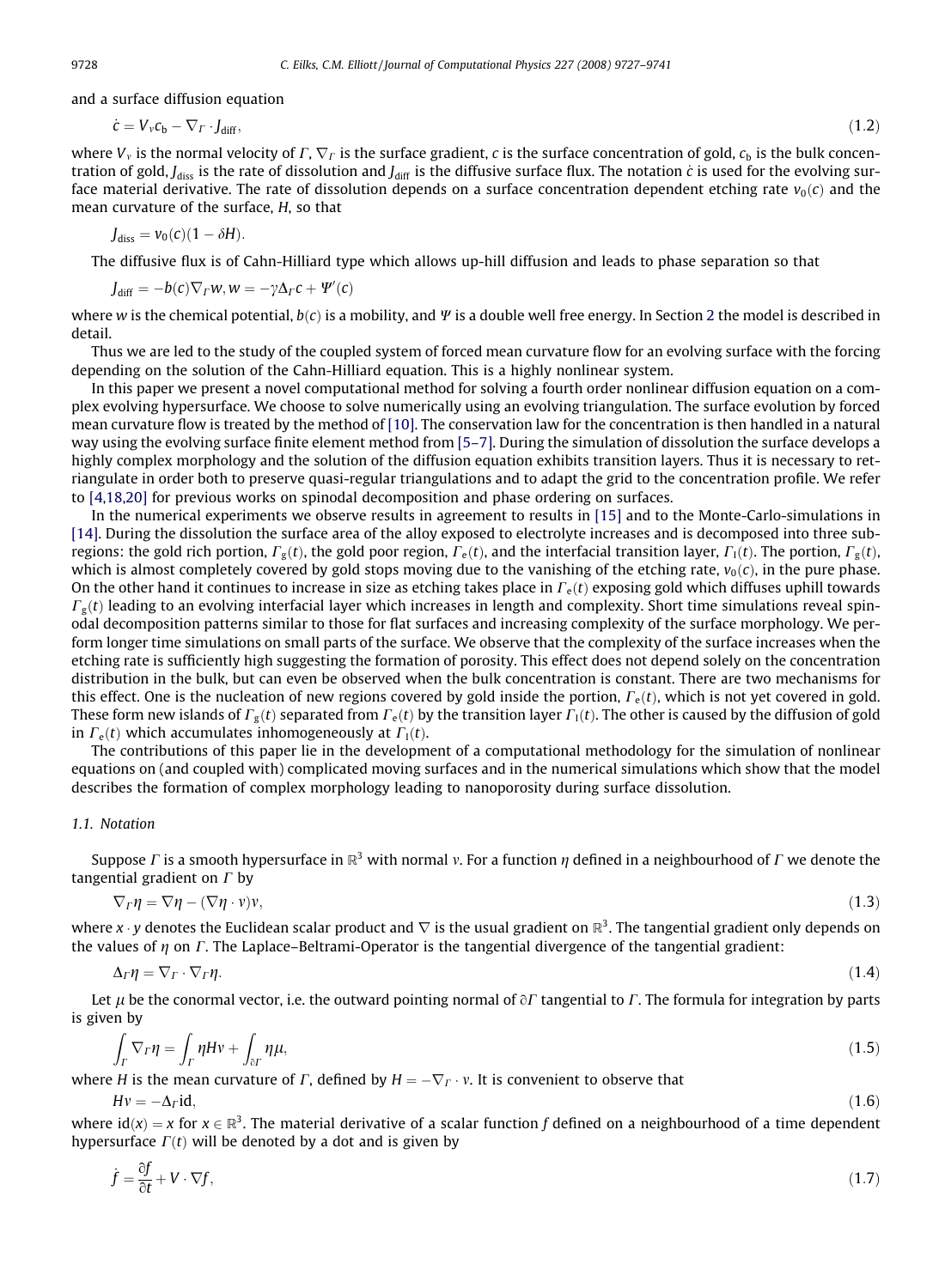<span id="page-2-0"></span>where V is the velocity of the surface. We are also going to need the following formula for the differentiation of a parameterdependent surface integral, see [\[6\]](#page-14-0) for example,

$$
\frac{\mathrm{d}}{\mathrm{d}t} \int_{\Gamma} f = \int_{\Gamma} (\dot{f} + f \nabla_{\Gamma} \cdot V). \tag{1.8}
$$

In our model we will consider a periodic setting. We call a two dimensional surface  $\Sigma$  periodic if there is a diffeomorphism  $\Phi: \mathbb{R}^2 \to \Sigma$  that satisfies  $\Phi(x+le_1+ke_2)=\Phi(x)+l\tau_1+k\tau_2$  for all  $l, k \in \mathbb{Z}$  and  $x \in \mathbb{R}^2$ . Here  $e_1$  and  $e_2$  are the unit vectors in  $\mathbb{R}^2$  and  $\tau_1, \tau_2 \in \mathbb{R}^3$ . C will be the image of the unit square  $\Gamma = \Phi((0,1) \times (0,1))$ . A periodic function  $\eta$  on C satisfies  $\eta(x) = \eta(x + |x_1 + x_2|)$  $k\tau_2$ ) for all  $l, k \in \mathbb{Z}$  and  $x \in \Gamma$ . Formula [\(1.5\)](#page-1-0) simplifies for a periodic function  $\eta$ :

$$
\int_{\Gamma} \nabla_{\Gamma} \eta = \int_{\Gamma} \eta H v. \tag{1.9}
$$

#### 1.2. Outline of paper

The mathematical model is formulated in Section 2. The approximation by the evolving surface finite element method is described in Section 3. The method is based on deforming triangulated surfaces. In order to avoid degenerate meshes it is necessary to remesh during the computations. This method is based on conformal parametrization and is described in Section 4. Numerical experiments are described in Section 5. There is a final concluding section.

#### 2. Mathematical model

#### 2.1. The equations

We consider the etching of a binary alloy occupying the bulk region  $\Omega(t) \subset \mathbb{R}^3$  by the action of an electrolyte on the upper two dimensional surface  $\Gamma(t)$  of  $\Omega(t)$ . To fix the discussion we consider a silver–gold alloy in an electrolyte for which gold is inert and the silver dissolves. The dissolution occurs at the surface of the alloy and as the silver is etched away a mono-layer of gold accumulates on the surface and locally inhibits further dissolution. We set  $0\leqslant c\leqslant 1$  to denote the surface molar fraction of gold. Denoting by  $A_v$  the atomic volume, we have that  $(A_v)^{\frac{1}{3}} \int_{\Gamma(t)} c$  is the volume of gold on the surface. Similarly in the bulk we set  $c_b$  between 0 and 1 to denote the molar fraction and it follows that the total volume of gold in the system is  $\int_{\Omega(t)} c_b + (A_v)^{\frac{1}{3}} \int_{\Gamma(t)} c$ . We suppose that there is no diffusion in the bulk so  $c_b$  is time independent. The etching process on the surface  $\Gamma(t)$  is assumed to take place in the normal direction according to the surface evolution equation

$$
V = \nu_0(c)(1 - \delta H)\nu.
$$
\n<sup>(2.1)</sup>

The normal v is pointing into the bulk domain  $\Omega$ . The prescribed etching rate function  $v_0$  depends on the concentration of gold on the surface. We assume that  $v_0$  is monotonically decreasing and satisfies  $v_0(1) = 0$  so that the etching process stops in areas where the surface is completely covered by gold. During the evolution of the surface gold atoms are picked up from the bulk and agglomerate on the surface. For an arbitrary portion  $M(t)$  of the surface the rate of change of the surface volume of gold due to the motion of  $M(t)$  with the velocity V is given by  $\int_{\mathcal{M}(t)} c_b V \cdot v$ . Denoting  $c_b / (\mathcal{A}_v)^{\frac{1}{3}}$  by  $c_0$  and taking into account the tangential flux  $q$  of the motion of gold adatoms on the surface, we arrive at the following conservation law:

$$
\frac{d}{dt} \int_{\mathcal{M}(t)} c = - \int_{\partial \mathcal{M}(t)} q \cdot \mu + \int_{\mathcal{M}(t)} c_0 V \cdot \nu.
$$

With the formula for integration by parts [\(1.5\)](#page-1-0), we obtain

$$
\int_{\partial \mathcal{M}(t)} q \cdot \mu = \int_{\mathcal{M}(t)} \nabla_{\Gamma} \cdot q.
$$

and the Leibniz formula (1.8) yields

$$
\frac{\mathrm{d}}{\mathrm{d}t} \int_{\mathcal{M}(t)} c = \int_{\mathcal{M}(t)} \dot{c} + c \nabla_{\varGamma} \cdot V
$$

so that

$$
\int_{\mathcal{M}(t)} \dot{c} + c \nabla_{\Gamma} \cdot V + \nabla_{\Gamma} \cdot q - c_0 V \cdot v = 0.
$$

Since we assume that this equation holds for arbitrary portions  $M(t)$  of  $\Gamma(t)$ , we obtain the pointwise conservation equation

$$
\dot{c} + c\nabla_{\Gamma} \cdot V + \nabla_{\Gamma} \cdot q - c_0 V \cdot v = 0 \quad \text{on} \quad \Gamma. \tag{2.2}
$$

The model assumes that on the surface there is a diffusive tangential flux of gold adatoms so that we choose

$$
q = -b(c)\nabla_{\Gamma}w,\tag{2.3}
$$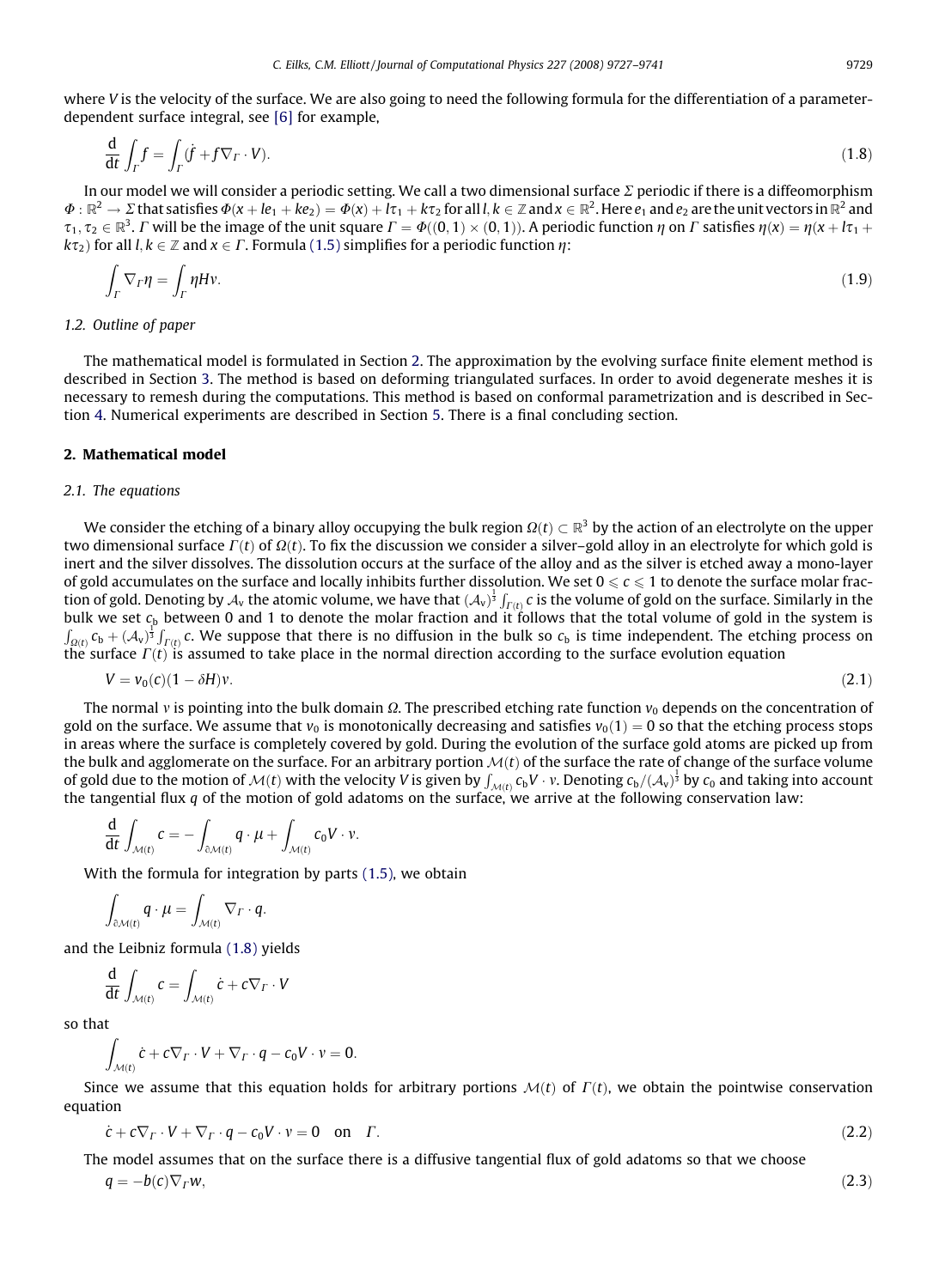with the mobility.

$$
b(c) = 4Mc(1 - c), \quad \text{with} \quad M \in \mathbb{R}
$$

and the chemical potential w. The model assumes a regular solution homogeneous free energy

$$
\Psi(c) = \frac{\theta_{cr}}{2}c(1-c) + \frac{\theta}{4}(c\log(c) + (1-c)\log(1-c)),\tag{2.4}
$$

for the binary mixture of gold and electrolyte adatoms in the mono-layer and a Cahn-Hilliard surface free energy functional

$$
E(c) = \int_{\Gamma(t)} \left(\frac{\gamma}{2} \left| \nabla_{\Gamma} c \right|^2 + \Psi(c) \right),\tag{2.5}
$$

where  $\gamma$  is a gradient energy coefficient. Thus the chemical potential w is given as

$$
w = -\gamma \Delta_{\Gamma} c + \Psi'(c). \tag{2.6}
$$

In the expression for the regular solution free energy the parameter  $\theta$  is proportional to the absolute temperature. If  $\theta$  is lower than the critical value  $\theta_{\rm cr}$ , then  $\varPsi$  takes a double well form with equal minima at values  $c_{\rm g}$  and  $1-c_{\rm g}$ . In the case of a stationary surface phase separation occurs into two regions corresponding to the electrolyte rich phase where  $c$  is approximately 1 –  $c_{\rm g}$ and the gold rich phase where c is approximately  $c_{g}$ . Those regions are separated by transition interfaces whose thickness is  $O(\gamma^{\frac{1}{2}})$ .

Thus we obtain the following complete set of equations:

**Problem 2.1.** Find a periodic evolving surface  $\Gamma(t)$ ,  $t\in (0,T)$  and a periodic function  $c: \bigcup_{t\in [0,T]} \Gamma(t)\times \{t\} \mapsto \mathbb{R}$ , such that the surface moves with the velocity

$$
V = \nu_0 (c) (1 - \delta H) \nu, \tag{2.7}
$$

and c solves the equation

$$
\dot{c} + \nabla_{\Gamma} \cdot (b(c)\nabla_{\Gamma}(\gamma \Delta_{\Gamma} c - \Psi'(c))) + c \nabla_{\Gamma} \cdot V = c_0 V \cdot \nu, \tag{2.8}
$$

with the initial values

$$
c(\cdot, 0) = c_i(\cdot)
$$
 and  $\Gamma(0) = \Gamma_0$ .

We want to remark that we have formulated the equations in terms of the concentration of gold. Often the Cahn-Hilliard equations are given in terms of the difference of concentration of the two phases. While this change of variables in the Cahn-Hilliard equation can be compensated by a corresponding change of coefficients in the equation, Eq. [\(2.2\)](#page-2-0) would take quite a different form since in our case only one quantity (the gold) is conserved, while the other (the electrolyte) is not. The conservation of gold here reads

$$
\frac{d}{dt}\left(\int_{\varGamma(t)}c+\int_{\varOmega(t)}c_0\right)=0.
$$

#### 2.2. Variational form

The geometric PDE [\(2.1\)](#page-2-0) degenerates when the concentration on the surface approaches 1. Physically this corresponds to the surface stopping to move in portions where it is completely covered by gold. In order to maintain this effect in the numerical simulations we found it convenient to rewrite Eq. [\(2.1\)](#page-2-0) with the etching rate  $v_0(c)$  in the denominator of the left hand side. While this might not be the best way to treat the continuous problem, it works fine for the discretized problem since the computed concentration is smaller than 1 in that case. By multiplying with an arbitrary test function  $\varphi : \Gamma(t) \to \mathbb{R}^3$ and using [\(1.9\)](#page-2-0) we arrive at the variational form

$$
\int_{\Gamma(t)} \frac{1}{v_0(c)} V \cdot \varphi + \delta \int_{\Gamma(t)} \nabla_{\Gamma(t)} \mathrm{id} : \nabla_{\Gamma(t)} \varphi = \int_{\Gamma(t)} v \cdot \varphi,
$$
\n(2.9)

where for  $3 \times 3$  matrices A, B we set A :  $B = tr(AB^T)$ .

The Cahn-Hilliard Eq. (2.8) is split into two second order problems for the concentration c and the chemical potential w. By integrating with arbitrary test functions  $\eta$ ,  $\psi$  and using the Leibniz formula [\(1.8\)](#page-2-0), we arrive at

$$
\frac{d}{dt} \int_{\Gamma(t)} c\eta + \int_{\Gamma(t)} b(c) \nabla_{\Gamma(t)} w \cdot \nabla_{\Gamma(t)} \eta - \int_{\Gamma(t)} c_0 V \cdot \nu \eta = \int_{\Gamma(t)} c\dot{\eta}
$$
\n(2.10)

$$
\int_{\Gamma(t)} w\psi - \gamma \int_{\Gamma(t)} \nabla_{\Gamma(t)} c \cdot \nabla_{\Gamma(t)} \psi - \int_{\Gamma(t)} \Psi'(\mathbf{c}) \psi = 0.
$$
\n(2.11)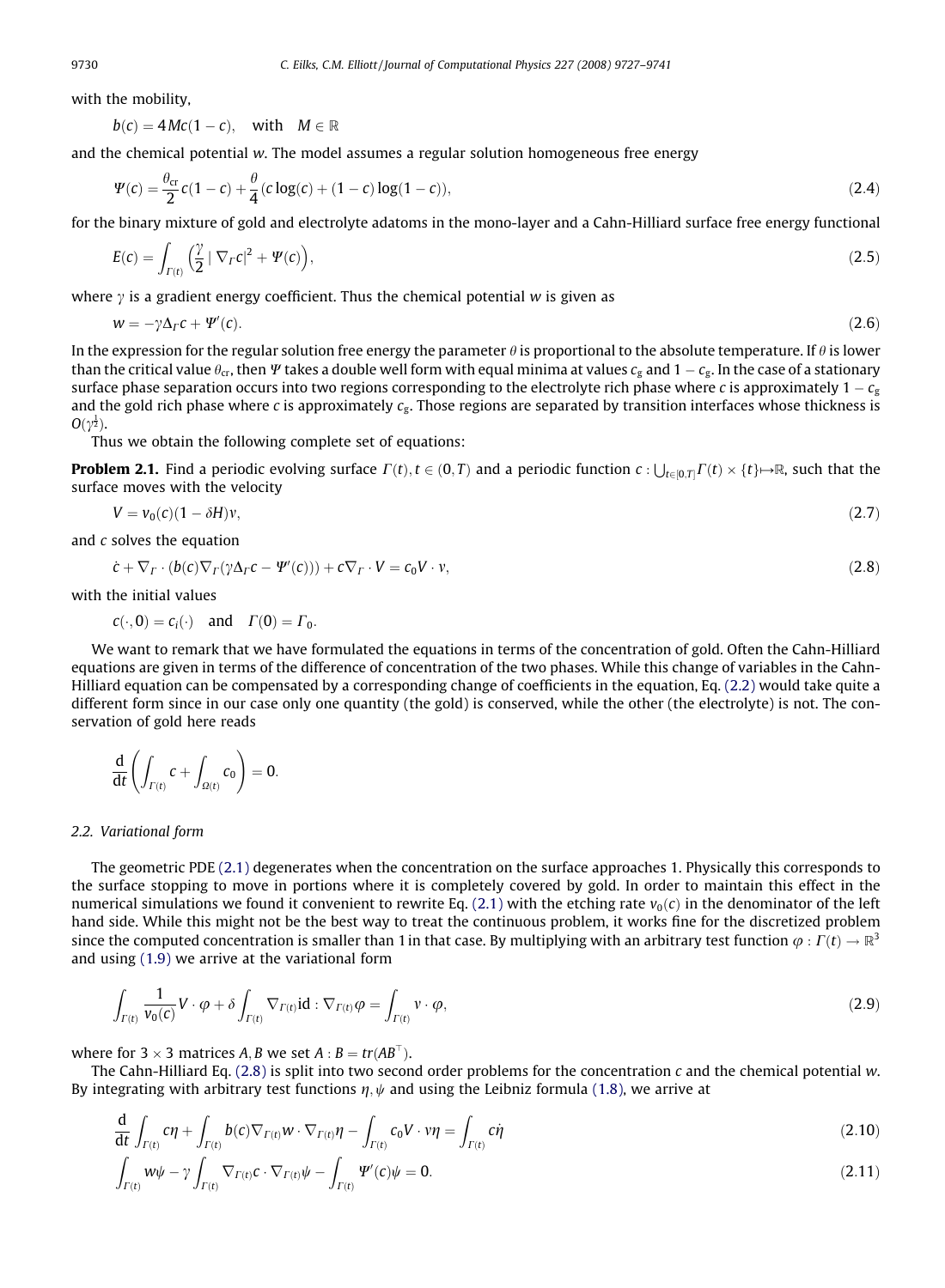# <span id="page-4-0"></span>3. Approximation by finite elements

#### 3.1. Semi-discrete approximation

The numerical scheme is based on solving over a time dependent Lipschitz periodic surface,  $\Sigma_h(t)$  with a unit cell  $\Gamma_h(t)$ , composed of a union of triangles. This means that for each  $t$  there is a piece-wise linear Lipschitz mapping  $\varPhi^h_t:\R^2\to\Sigma_h$  that satisfies  $\varPhi_t^h(x+le_1+ke_2)=\varPhi_t^h(x)+l\tau_1+k\tau_2$  for all  $l,k\in\mathbb{Z}$  and  $x\in\mathbb{R}^2$  where  $e_1$  and  $e_2$  are the unit vectors in  $\mathbb{R}^2$  and  $\tau_1,\tau_2\in\mathbb{R}^3$  are given. The image of the unit square is denoted by  $\Gamma_h(t)$  which is a triangulated surface composed of triangles in the triangulation  ${\cal T}_h(t)$ . The vertices interpolate  $\varPhi^h_t$  in such a way that the boundary of  $\varGamma_h(t)$  is composed of edges of triangles and there is a vertex at  $\varPhi_t^h((0,0)).$  It follows that  $\varGamma_h(t)$  is the image under  $\varPhi_t^h$  of a triangulation of the unit square  $[0,1]\times[0,1]$  whose vertices on  $(1, \cdot)$  and  $(0, 1)$  are translates of vertices on  $(0, \cdot)$  and  $(0, 0)$ .

Translations by multiples of  $\tau_1$  and  $\tau_2$  define an equivalence relation on the surface  $\Sigma_h(t)$ . Two vertices  $X, Y \in \Sigma_h(t)$  are called equivalent,  $X \sim Y$  if there are  $k, l \in \mathbb{Z}$  such that their coordinates satisfy  $X = Y + k\tau_1 + l\tau_2$ . The set of equivalence classes will be called  $V$  and let  $\tilde{x}_i$ ,  $j = 1, \ldots, N$  with  $N = |V|$  be an enumeration of the equivalence classes. This equivalence relation and the relation of the coordinates are preserved during the evolution of the surface. Observe that if a vertex is situated on the boundary of  $\Gamma_h(t)$ , then all equivalent points on the boundary are also vertices of the triangulation.

On the time dependent triangular surface  $\Gamma_h(t)$  we set

$$
S_h(\Gamma_h(t), \mathbb{R}^n) = \{ \chi \in C^0(\Gamma_h(t), \mathbb{R}^n) \mid \chi|_e \text{ is linear affine for each } e \in \mathcal{T}_h(t) \},\tag{3.1}
$$

and

$$
S_h^{\text{per}}(\Gamma_h(t), \mathbb{R}^n) = \{ \chi \in S_h(\Gamma_h(t), \mathbb{R}^n) \mid \chi(X) = \chi(Y) \quad \text{if} \quad X \sim Y \}. \tag{3.2}
$$

As an abbreviation we will write  $S_h^{\rm per}(\varGamma_h(t))=S_h^{\rm per}(\varGamma_h(t),\R).$  The dimension of this space is the number of equivalence classes of vertices. A basis is given by the nodal basis functions defined by

$$
\phi_j(x_i) = \begin{cases} 1 & \text{if } x_i \in \tilde{x}_j \\ 0 & \text{else} \end{cases} \quad \text{for } j = 1, \dots, N. \tag{3.3}
$$

A crucial fact concerning these basis functions is the transport property [\[6\]](#page-14-0):

$$
\dot{\phi}_i = 0 \quad \text{for} \quad i = 1, \dots, N. \tag{3.4}
$$

We use mass lumping for  $L^2$  inner products on the discrete surface  $\Gamma_h$ . This was applied to the cartesian Cahn-Hilliard equation, see [\[1,2\],](#page-14-0) in order to make the resulting equations easier to solve. We also use it for the additional term accounting for the accumulation of gold on the surface and for the geometric motion. This assures that a vertex stops moving and no additional gold from the bulk is agglomerated there if the concentration is very close to 1.

For functions  $\varphi$ ,  $\chi$  that are continuous on each triangle  $T \in \mathcal{T}_h$ , we set

$$
(\varphi, \chi)_{\Gamma_h}^h = \sum_{j \in \mathcal{V}} \sum_{T \in \mathcal{T}_h, j \in \partial T} \lim_{x \to x_j, x \in T} \varphi(x) \chi(x) \int_T \phi_j,
$$
\n(3.5)

for functions that are continuous on  $\Gamma_h$  this reduces to

$$
(\varphi, \chi)_{\Gamma_h}^h = \sum_{j \in \mathcal{V}} m_j \varphi(x_j) \chi(x_j) \quad \text{with} \quad m_j = \int_{\Gamma_h} \phi_j. \tag{3.6}
$$

The initial given surface is defined by an interpolation of  $\Phi_0((0,1)\times(0,1))$  where  $\Phi_0$  is prescribed.

**Problem 3.1.** For  $t \in [0,T]$  find discrete surfaces  $\Gamma_h(t)$  and  $C, W : [0,T] \to S_h^{\text{per}}(\Gamma_h(t))$  such that for all  $j = 1,\ldots,N$ :

$$
\frac{d}{dt}(C, \phi_j(t))^h_{\Gamma_h(t)} = -\int_{\Gamma_h(t)} b(C) \nabla_{\Gamma_h(t)} W \nabla_{\Gamma_h(t)} \phi_j(t) + (c_0 V \cdot v, \phi_j(t))^h_{\Gamma_h(t)} \tag{3.7}
$$

$$
(W, \phi_j(t))_{\Gamma_h(t)}^h = \gamma \int_{\Gamma_h(t)} \nabla_{\Gamma_h(t)} C \nabla_{\Gamma_h(t)} \phi_j(t) + (\Psi'(C), \phi_j(t))_{\Gamma_h(t)}^h,
$$
\n(3.8)

and such that

$$
\left(X_t, \frac{1}{v_0(C)}\eta\right)_{\Gamma_h(t)}^h = \int_{\Gamma_h(t)} v \cdot \eta - \delta \int_{\Gamma_h(t)} \nabla_{\Gamma_h(t)} \mathrm{id} \nabla_{\Gamma_h(t)} \eta \quad \forall \eta \in S_h^{\text{per}}(\Gamma_h(t), \mathbb{R}^3),\tag{3.9}
$$

where the coordinates of the vertex  $x_i$  on  $\Gamma_h(t)$  are given by  $X(t, x_i)$ 

#### 3.2. Fully discrete scheme

In the obvious way we consider triangulated surfaces  $\varGamma_h^m$  associated with the times  $t^m=m\tau$  where  $\tau>0$  is the time step. Given  $\Gamma_h^m$  and  $C_h^m$  and  $W_h^m\in S_h^{\rm per}(\Gamma_h^m)$  we calculate  $Y_h^{m+1},C_h^{m+1}$  and  $W_h^{m+1}\in S_h^{\rm per}(\Gamma_h^m).$  Here  $Y_h^{m+1}/\tau$  is an approximation to the surface velocity and  $\varGamma_h^{m+1}$  is defined as the triangulated surface whose vertices have coordinates  $X_j^{m+1}(x_j)=X^m(x_j)+Y^{m+1}(x_j).$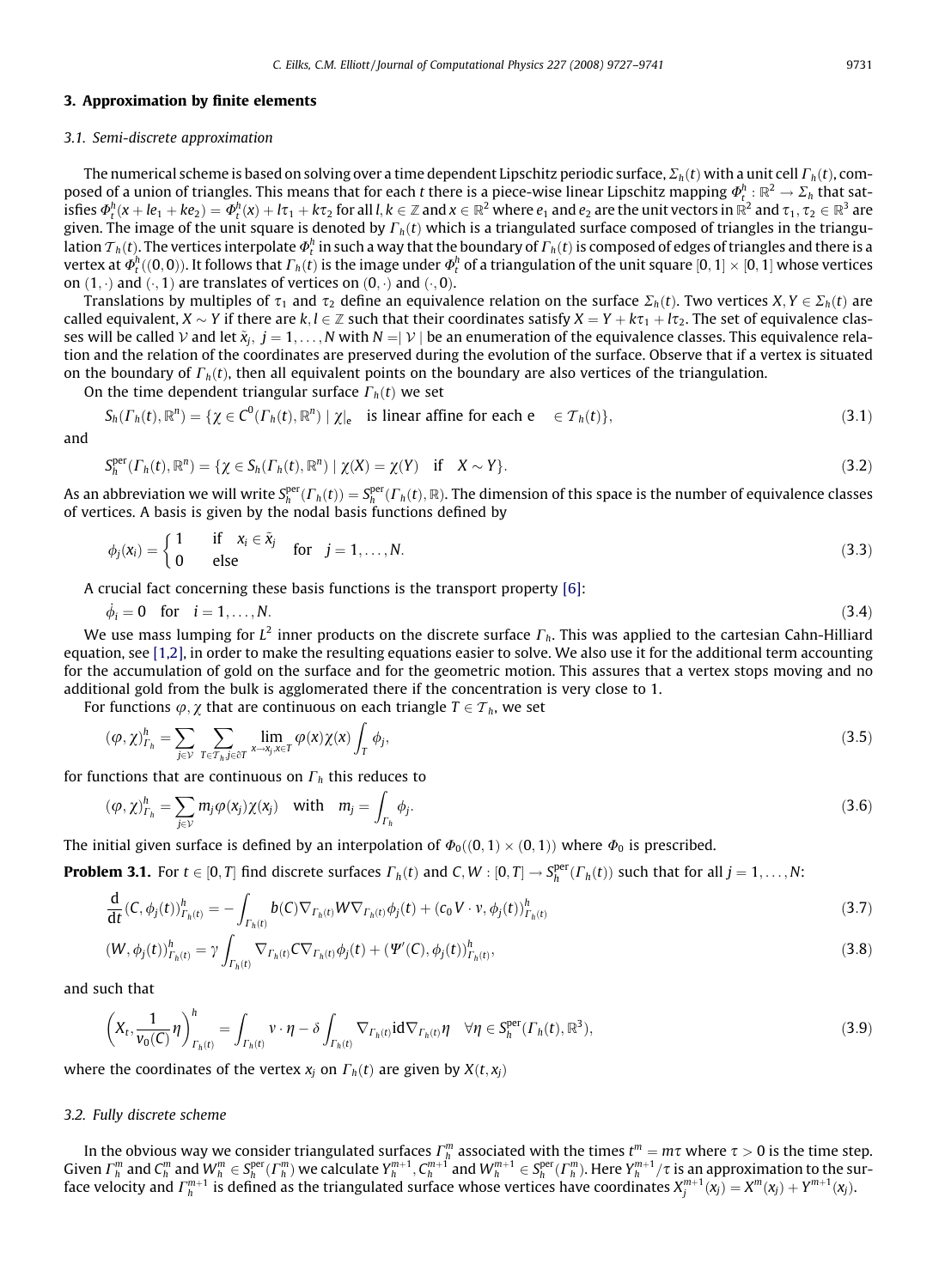<span id="page-5-0"></span>The discretization in time is carried out in a semi-implicit way. First the new surface  $\varGamma_h^{m+1}$  is computed using the concentration from the previous time step to compute the dissolution rate  $v_0$ . The new triangulated surface is computed with an implicit discretization of the surface Laplacian over the previous surface as explained in [\[3,10\]](#page-14-0). This yields a linear system of equations for the surface evolution.

Again for the Cahn-Hilliard equation we use a semi-implicit-scheme. The equation is treated on the newly computed surface  $\varGamma_h^{m+1}$ . The mobility is evaluated using the concentration from the previous time step while the nonlinear logarithmic term is treated implicitly. This has the advantage that the numerical solution of the discrete system has the property that the concentration takes only values in the open interval  $(0, 1)$ , see [\[1,2\]](#page-14-0). The time derivative in Eq.  $(3.7)$  is discretized as

$$
\frac{1}{\tau}((C^{m+1}, \phi_j^{m+1})_{m+1}^h - (C^m, \phi_j^m)_m^h),\tag{3.10}
$$

where  $(\cdot, \cdot)_m^h = (\cdot, \cdot)_m^h$  while all other integrals are computed on the surface calculated in the current timestep. In order to define the explicitly discretized mobility on the new surface, we define for given  $\varGamma_h^{m+1},~\varGamma_h^m$ 

$$
C^{m,+} = \sum_{j=1}^{N} C_j^m \phi_j^{m+1}.
$$
\n(3.11)

Here  $C_j^m$  are the values of the finite element function  $C^m\in S_h^{\rm per}(\Gamma_h^m)$  at the vertices, i.e.  $C^m=\sum_{j=1}^N C_j^m \phi_j^m.$ 

**Algorithm 1** (Fully discrete scheme). Let  $\Gamma_h^m$ ,  $C^m \in S_h^{\text{per}}(\Gamma_h^m)$  be given

• Find the solution  $Y^{m+1} \in S_h^{\text{per}}(\Gamma_h^m, \mathbb{R}^{\mathbb{R}^3})$  of the linear equation

$$
\frac{1}{\tau}(Y^{m+1}, \frac{1}{\nu_0(C)}\eta)^h_m + \delta \int_{\Gamma_h^m} \nabla_{\Gamma_h^m} Y^{m+1} \nabla_{\Gamma_h^m} \eta \tag{3.12}
$$

$$
= -\delta \int_{\Gamma_h^m} \nabla_{\Gamma_h^m} X^m \nabla_{\Gamma_h^m} \eta + \int_{\Gamma_h^m} v^m \eta \quad \forall \eta \in S_h^{\text{per}}(\Gamma_h^m, \mathbb{R}^3). \tag{3.13}
$$

- $\Gamma_h^{m+1}$  is defined by the new coordinates of the vertices  $X_j^{m+1}(x_j) = X^m(x_j) + Y^{m+1}(x_j)$ .
- Find  $C^{m+1}$  and  $W^{m+1}$  by solving the linear equations for all  $j = 1, \ldots, N$ :

$$
\frac{1}{\tau} (C^{m+1}, \phi_j^{m+1})_{m+1}^h + \int_{\Gamma_h^{m+1}} \mathbf{b} (C^{m,+}) \nabla_{\Gamma_h^{m+1}} W^{m+1} \nabla_{\Gamma_h^{m+1}} \phi_j^{m+1}
$$
\n
$$
= \frac{1}{\tau} (C^m + c_0 v^m \cdot Y^{m+1}, \phi_j^m)_m^h
$$
\n
$$
(3.14)
$$
\n
$$
(W^{m+1}, \phi_j^{m+1})_{m+1}^h
$$

$$
= \gamma \int_{\Gamma_h^{m+1}} \nabla_{\Gamma_h^{m+1}} C^{m+1} \nabla_{\Gamma_h^{m+1}} \phi_j^{m+1} + (\Psi'(C^{m+1})), \phi_j^{m+1})_{m+1}^h.
$$
\n(3.15)

The equation for the surface evolution is linear with a positive definite matrix, and can easily be solved by a conjugate gradient method.

In order to analyze the coupled equations for the concentration and chemical potential we write them in matrix form. We define the stiffness matrix S, the mobility weightened stiffness matrix B and the diagonal mass matrix M by

$$
S_{ij}^{m+1} = \int_{\Gamma_h^{m+1}} \nabla_{\Gamma_h^{m+1}} \phi_i^{m+1} \nabla_{\Gamma_h^{m+1}} \phi_j^{m+1}
$$
  
\n
$$
B_{ij}^{m+1} = \int_{\Gamma_h^{m+1}} \mathbf{b}(C^{m,+}) \nabla_{\Gamma_h^{m+1}} \phi_i^{m+1} \nabla_{\Gamma_h^{m+1}} \phi_j^{m+1}
$$
  
\n
$$
M_{ij}^{m+1} = \int_{\Gamma_h^{m+1}} \phi_i^{m+1} \delta_{ij}.
$$

To write the system to be solved in matrix form, we define  ${\bf c}^{m+1}\in \R^N$  by  ${({\bf c}^{m+1})}_i=C^{m+1}(\tilde x_i)$  and analogously for  ${\bf w}^{m+1}.$  For the purpose of analyzing the algorithm we define  $\tilde{\mathbf{b}}^{\mathbf{m}+\mathbf{1}} \in \mathbb{R}^{N}$  by

$$
\tilde{\mathbf{b}}_i^{\mathbf{m}+1} := \frac{1}{M_{ii}^{m+1}} \left( M_{ii}^m C_i^m + c_0 (v^m \cdot Y^{m+1}, \phi_i^m)_m^h \right).
$$
\n(3.16)

In this notation Eqs.  $(3.14)$  and  $(3.15)$  take the form

$$
M^{m+1} \mathbf{c}^{m+1} = -\tau B^{m+1} \mathbf{w}^{m+1} + M^{m+1} \tilde{\mathbf{b}}^{m+1}
$$
\n(3.17)

$$
M^{m+1}\mathbf{w^{m+1}} = \gamma S^{m+1}\mathbf{c^{m+1}} - \theta_{cr} M^{m+1} \left( \mathbf{c^{m+1}} - \frac{1}{2} \right) + M^{m+1} \psi(\mathbf{c^{m+1}}),
$$
\n(3.18)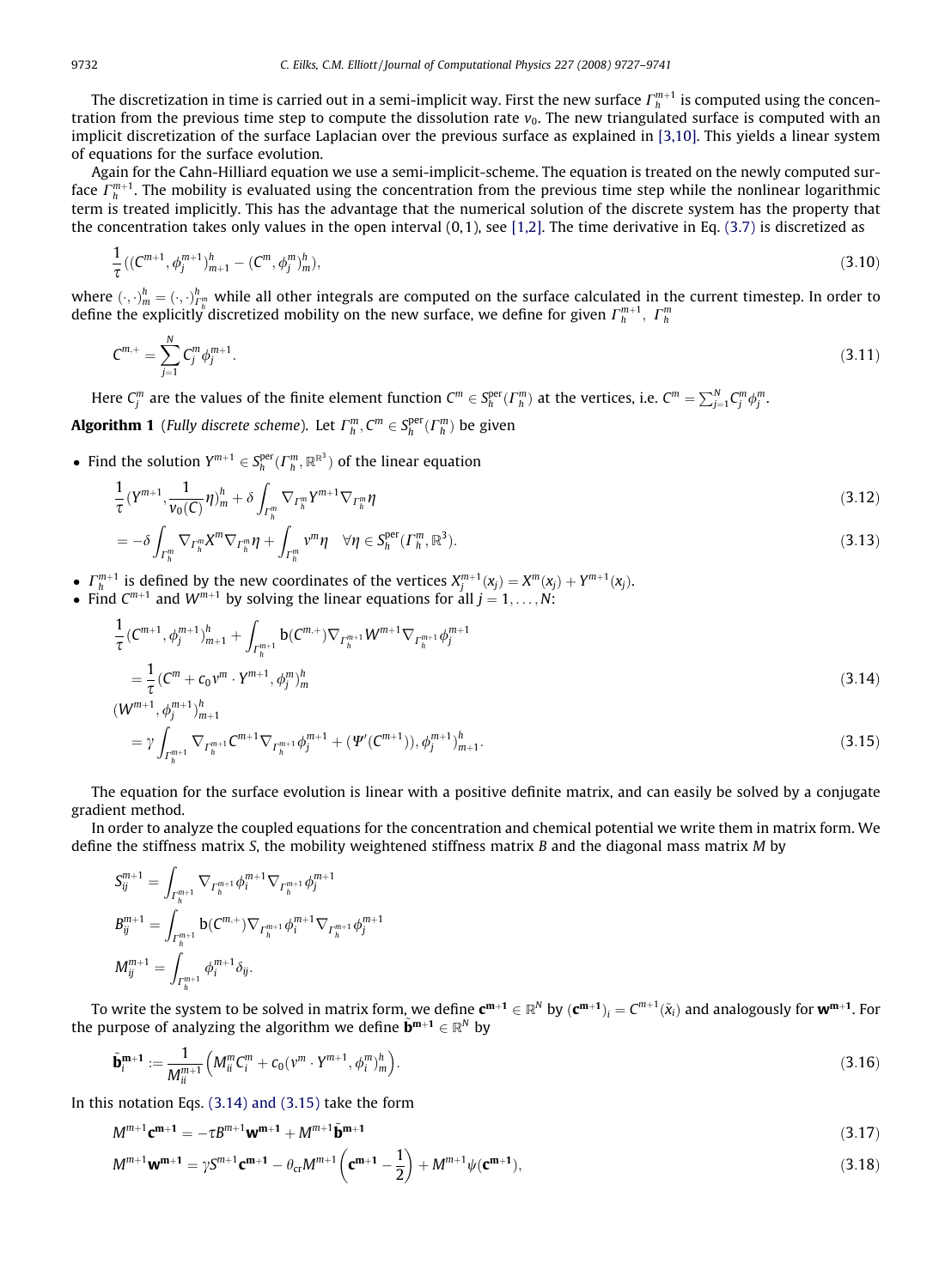<span id="page-6-0"></span>where  $\psi(\mathbf{x})_i = \frac{\theta}{4} \log \left( \frac{\mathbf{x}_i}{1-\mathbf{x}_i} \right)$  $\left(\frac{\mathbf{x}_i}{1-\mathbf{x}_i}\right)$ .

# 3.3. Solving the algebraic system

In order to present an algorithm for solving the algebraic system we define  $G^{m+1} : V^{m+1} \to V^{m+1}$  by

$$
B^{m+1}G^{m+1}\mathbf{x} = M^{m+1}\mathbf{x} \quad \text{and} \quad \mathbf{1}^{\top}M^{m+1}G^{m+1}\mathbf{x} = 0,
$$
\n(3.19)

where  $V^{m+1}=\{x\in \R^N,\mathbf{1}^\top M^{m+1}x=0\}$  and  $\mathbf{1}\in \R^N$  is the vector whose components are all equal to one. This operator can be used to eliminate  $w^{m+1}$  and we get a single equation for  $c^{m+1}$ :

$$
\mathcal{A}(\mathbf{C}^{\mathbf{m}+1}) + \mathcal{B}(\mathbf{C}^{\mathbf{m}+1}) - \lambda \mathbf{1} = 0. \tag{3.20}
$$

Here

$$
A: (0,1)^{N} \to \mathbb{R}^{N}
$$
  
\n
$$
A(\mathbf{x}) = \psi(\mathbf{x})
$$
  
\n
$$
B: D(B) \to V^{m}
$$
  
\n
$$
B(\mathbf{x}) = G^{m+1} \left( \frac{\mathbf{x} - \tilde{\mathbf{b}}}{\tau} \right) + \gamma (M^{m+1})^{-1} S^{m+1} \mathbf{x} - \theta_{\text{cr}} \mathbf{x},
$$

where  $D(\mathcal{B})=\{x\in\mathbb{R}^N\mid\mathbf{1}^\top M^{m+1}x=\mathbf{1}^\top M^{m+1}\tilde{b}\}$  and  $\lambda$  is given by  $\lambda=\frac{1}{|I_R^{m+1}|}\mathbf{1}^\top M^{m+1}\psi(\mathbf{c^{m+1}}).$  While  $\mathcal{A}$  is a strictly monotone operator and B is a coercive operator with respect to the scalar product induced by the matrix  $M^{m+1}$  if  $\tau<\frac{4\gamma}{\varrho_{cr}^2}$ . To solve this equa-tion, we use the operator splitting scheme (see [\[17\]](#page-14-0)), which has been applied to the Cahn-Hilliard equation in the plane with a constant mobility in [\[2,12\]](#page-14-0). In [\[1\]](#page-14-0) a variant of this algorithm is applied for solving the Cahn-Hilliard equation with a degenerate mobility. But the effectiveness of this algorithm depends heavily on using direct methods for solving the discrete Poisson equation, which can not be applied in the case of a triangulated surface. So we adapt the iteration in [\[2\].](#page-14-0) The operator splitting scheme yields the iteration

$$
\mathbf{c}_{\mathbf{j}+\frac{1}{2}}^{m+1} + \mu \mathcal{A} \Big( \mathbf{c}_{\mathbf{j}+\frac{1}{2}}^{m+1} \Big) = \mathbf{c}_{\mathbf{j}}^{m+1} - \mu \mathcal{B} (\mathbf{c}_{\mathbf{j}}^{m+1}) + \mu \lambda_{\mathbf{j}} \mathbf{1}
$$
\n(3.21)

$$
\mathbf{c}_{\mathbf{j}+1}^{m+1} + \mu \mathcal{B}(\mathbf{c}_{\mathbf{j}+1}^{m+1}) - \mu \lambda_{j+1} \mathbf{1} = \mathbf{c}_{\mathbf{j}+\frac{1}{2}}^{m+1} - \mu \mathcal{A}(\mathbf{c}_{\mathbf{j}+\frac{1}{2}}^{m+1}).
$$
\n(3.22)

While this iterative scheme converges, the number of iterations needed to obtain an approximate solution for our case of a degenerate mobility and small values of  $\frac{\theta}{\theta_{\rm cr}}$  is rather high. Changing Eq. (3.22) to

$$
\mathbf{c}_{\mathbf{j}+1}^{m+1} + \mu \mathcal{B}(\mathbf{c}_{\mathbf{j}+1}^{m+1}) + \mu \phi_{\epsilon} \Big(\mathbf{c}_{\mathbf{j}+\frac{1}{2}}^{m+1}\Big) \mathbf{c}_{\mathbf{j}+1}^{m+1} - \mu \lambda_{\mathbf{j}+1} \mathbf{1} = \mathbf{c}_{\mathbf{j}+\frac{1}{2}}^{m+1} - \mu \mathcal{A} \Big(\mathbf{c}_{\mathbf{j}+\frac{1}{2}}^{m+1}\Big) + \mu \phi_{\epsilon} \Big(\mathbf{c}_{\mathbf{j}+\frac{1}{2}}^{m+1}\Big) \mathbf{c}_{\mathbf{j}+\frac{1}{2}}^{m+1},\tag{3.23}
$$

resulted in a significant decrease of the number of iteration. Here  $\phi_\epsilon(\pmb{x})$  is the regularized derivative of  $\psi$ , given by

$$
\phi_{\epsilon}(\mathbf{x})_{ij} = \begin{cases} \frac{\theta \delta_{ij}}{4\mathbf{x}_i (1 - \mathbf{x}_i)} & \text{if } \epsilon \leq \mathbf{x}_i \leq 1 - \epsilon \\ \frac{\theta \delta_{ij}}{4\epsilon (1 - \epsilon)} & \text{if } \mathbf{x}_i < \epsilon \quad \text{or} \quad 1 - \epsilon < \mathbf{x}_i \end{cases} \tag{3.24}
$$

The regularization is needed because otherwise the iterative procedure in general does not converge. A heuristic choice for  $\varepsilon$ , which resulted experimentally in convergence and produced the solution after relatively few iterations was to take  $\varepsilon$  to be the maximum norm of the change of  $\mathsf{c}_\mathsf{j}^{\mathsf{m}}$  from one iteration step to the next.

#### 4. Mesh smoothing

The motion of the surface leads to variations in the shape of the triangles which may be undesirable. First, the relative size of the triangles changes as the surface deforms and increases in area. We account for this by coarsening and refining at each time step according to two criteria. In order to achieve a homogeneous triangulation with respect to the area of the triangles, a triangle is refined as soon as its area exceeds twice the average area of triangles of the initial triangulation. Second, we want to resolve the interface between the gold rich and gold poor phase on the surface. To achieve this, a triangle is refined as soon as the variation of concentration on this triangle exceeds  $\frac{1}{10}$ , ensuring that there are at least ten triangles across the interface. Finally as the surface deforms the angles of the triangulation degenerate. In contrast to the previous cases this is not addressed at each time step because enhancing this aspect generally involves a more difficult computation which involves relocating vertices on the surface. So we choose an acceptable mesh regularity criterion and then retriangulate the surface completely as soon as it is no longer fulfilled. The chosen criterion is that the minimum angle of the triangulation is larger than  $\frac{\pi}{9}$ . The basic idea of the method is to compute the approximation of a conformal diffeomorphism into a domain which can easily be triangulated with a regular reference triangulation. Then the inverse of this map is used to lift the reference triangulation onto the surface, resulting in a regular surface mesh. One approach to compute the conformal map using holomorphic one forms is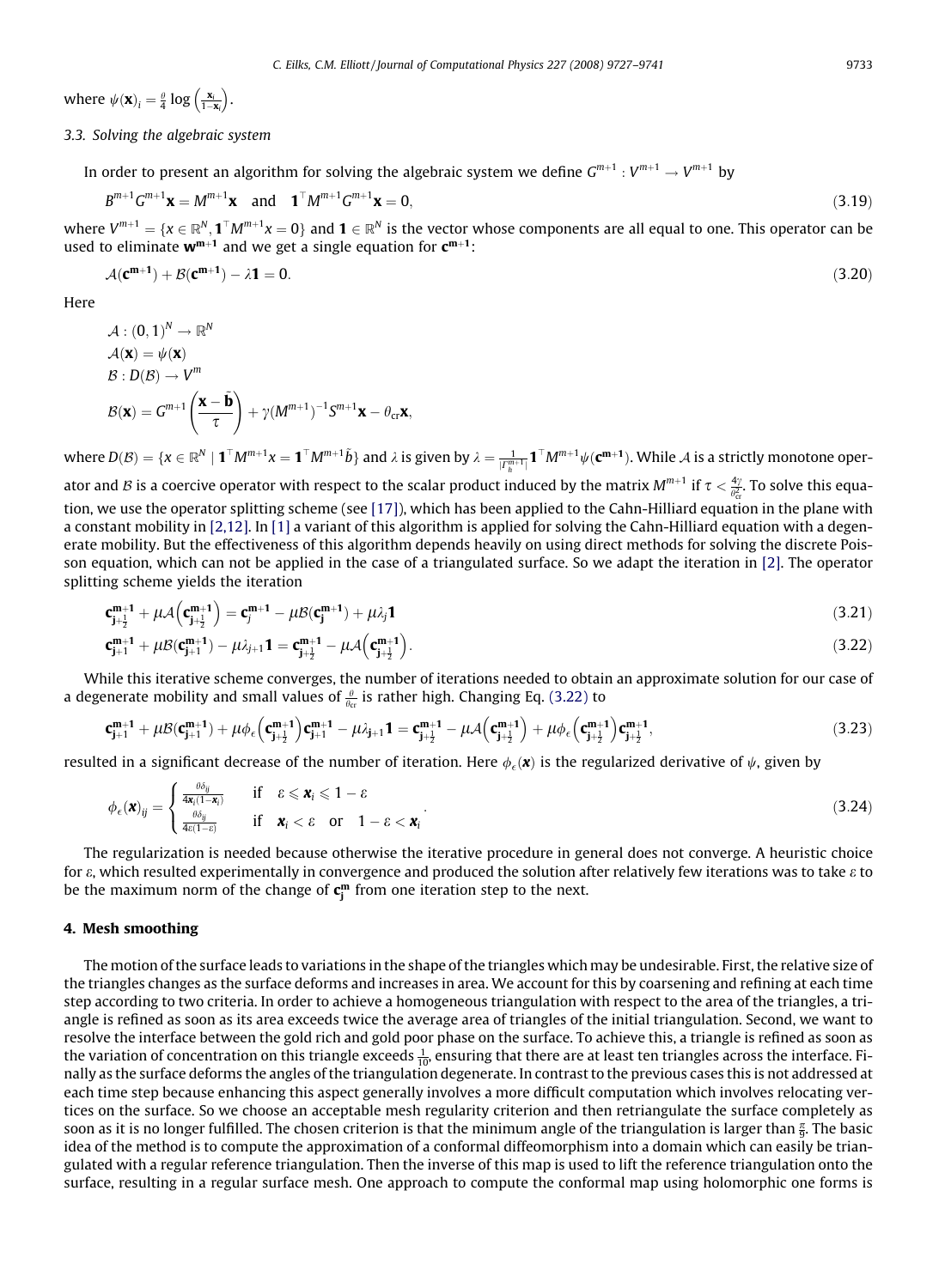discussed in [\[13\].](#page-14-0) We use a modified approach similar to [\[11\],](#page-14-0) where it was applied to topological spheres, in order to compute the mapping directly. The periodic surfaces that we have considered in the previous section are topological tori when the equivalence relation is taken into account. We will begin by stating some results concerning conformal maps between tori and then present the algorithm for reparametrizing the surface.

# 4.1. Conformal mappings for torus domains

A local parametrization  $X = X(p_1, p_2)$ :  $\mathbb{R}^2 \to \Gamma \subset \mathbb{R}^3$  of a surface is conformal (angle preserving) if

$$
\left|\frac{\partial X}{\partial p_1}\right| = \left|\frac{\partial X}{\partial p_2}\right| \quad \text{and} \quad \frac{\partial X}{\partial p_1} \cdot \frac{\partial X}{\partial p_2} = 0. \tag{4.1}
$$

These equations are difficult to solve so we use the observation that the inverse of a conformal diffeomorphism is also conformal and seek an inverse conformal map  $\Psi: \Gamma \to \mathbb{R}^2$ . It is known that  $\Psi$  is harmonic and that

$$
\nabla_{\Gamma} \Psi^{i} \cdot \nabla_{\Gamma} \Psi^{j} = \lambda \delta_{ij},\tag{4.2}
$$

for a scalar function  $\lambda$ . It is also known that a manifold diffeomorphic to a torus can be mapped conformally into a flat torus, that is a quotient of  $\mathbb{R}^2$  defined by an equivalence relation of the form

$$
x \sim y \quad \text{if and only if} \quad x = y + l\tau_1 + k\tau_2 \quad \text{with} \quad k, l \in \mathbb{Z}, \tag{4.3}
$$

where it is sufficient to consider the cases  $\tau_1=(1,0)^\top$  and  $\tau_2=(c,d)^\top$  with  $d>0$ . We will denote the flat torus defined by this equivalence relation by  $\mathcal{P}_{(c,d)}$ . Thus we seek a conformal map  $\Psi$  and  $\mathcal{P}_{(c,d)}$  such that  $\Psi : \Gamma \to \mathcal{P}_{(c,d)}$ . In order to achieve this we set  $\Psi := A \circ \Phi$  where  $\Phi : \Gamma \to \mathcal{Q}$  is a harmonic diffeomorphism into  $\mathcal{Q} := \mathcal{P}_{(0,1)}$ , where

$$
A = \begin{pmatrix} 1 & c \\ 0 & d \end{pmatrix} \quad \text{with} \quad c \in \mathbb{R}, d \in \mathbb{R}^+, \tag{4.4}
$$

and  $A(Q) = \mathcal{P}_{(c,d)}$  is chosen so that  $\Psi$  is conformal. Note that harmonic mappings from a manifold diffeomorphic to a torus into the quotient spaces within a given homotopy class are unique up to an addition of a constant vector.

Once  $\Phi$  is determined, we use the conformal conditions (4.2) in order to compute (c, d). Applying the chain rule we get the following relations between the tangential gradients of  $\Psi$  and  $\Phi$ :

$$
\nabla_{\Gamma} \Psi^1 = \nabla_{\Gamma} \Phi^1 + c \nabla_{\Gamma} \Phi^2 \quad \text{and} \quad \nabla_{\Gamma} \Psi^2 = d \nabla_{\Gamma} \Phi^2. \tag{4.5}
$$

Thus taking scalar products of those two equations and using (4.2), we get

$$
|\nabla_{\Gamma}\Phi^1|^2 = \left(1 + \frac{c^2}{d^2}\right)\lambda(x)
$$

$$
|\nabla_{\Gamma}\Phi^2|^2 = \frac{1}{d^2}\lambda(x)
$$

$$
\nabla_{\Gamma}\Phi^1 \cdot \nabla_{\Gamma}\Phi^2 = -\frac{c}{d^2}\lambda(x).
$$

Integrating over  $\Gamma$  and solving for  $c$  and  $d$ , we arrive at

$$
c = -\frac{\int_{\Gamma} \nabla_{\Gamma} \Phi^1 \cdot \nabla_{\Gamma} \Phi^2}{\int_{\Gamma} |\nabla_{\Gamma} \Phi^2|^2} \quad \text{and} \quad d = \sqrt{\frac{\int_{\Gamma} |\nabla_{\Gamma} \Phi^1|^2}{\int_{\Gamma} |\nabla_{\Gamma} \Phi^2|^2} - c^2}.
$$
\n(4.6)

# 4.2. Remeshing

We wish to apply this idea in the context of improving the quality of the surface triangulation.  $\Gamma_h$  is given as a triangulated surface whose vertices are the images of a triangulation of Q. Thus we have the piecewise linear map  $U_h$ :  $\Gamma_h \to Q$ which is the inverse of the parametrization of  $\Gamma_h$ . Our goal is to find a map  $\Psi_h:\Gamma_h\to\mathcal{P}_{(c_h,d_h)}$  which is an approximation of a conformal map. It then follows that a uniform triangulation  $T_h$  of  $\mathcal{P}_{(c_h,d_h)}$  induces a triangulated surface  $\tilde{\Gamma}_h$  which approximately maintains the angles of  $\mathcal{T}_h$ . In order to achieve this we compute a piecewise linear map  $\Phi_h \in S_h(\Gamma,\mathbb{R}^2)$  which is discrete harmonic and fixed by

$$
\int_{\Gamma_h} \Phi_h = \int_{\Gamma_h} U_h. \tag{4.7}
$$

Then  $(c_h, d_h)$  can be chosen analogously to Eq. (4.6), so that the map  $\Psi_h := A_h \circ \Phi_h$  is approximately conformal. Since we want to use the triangulation on  $\mathcal{P}_{(c_n,d_n)}$  to define the triangulation on the surface, the calculated parameters  $c_n$  and  $d_n$  are changed slightly in order to be able to prescribe a homogeneous triangulation consisting of rectangular triangles on the resulting quotient space. The number of triangles has to be sufficiently high in order to obtain values of  $c_h$  and  $d_h$  close to the calculated values.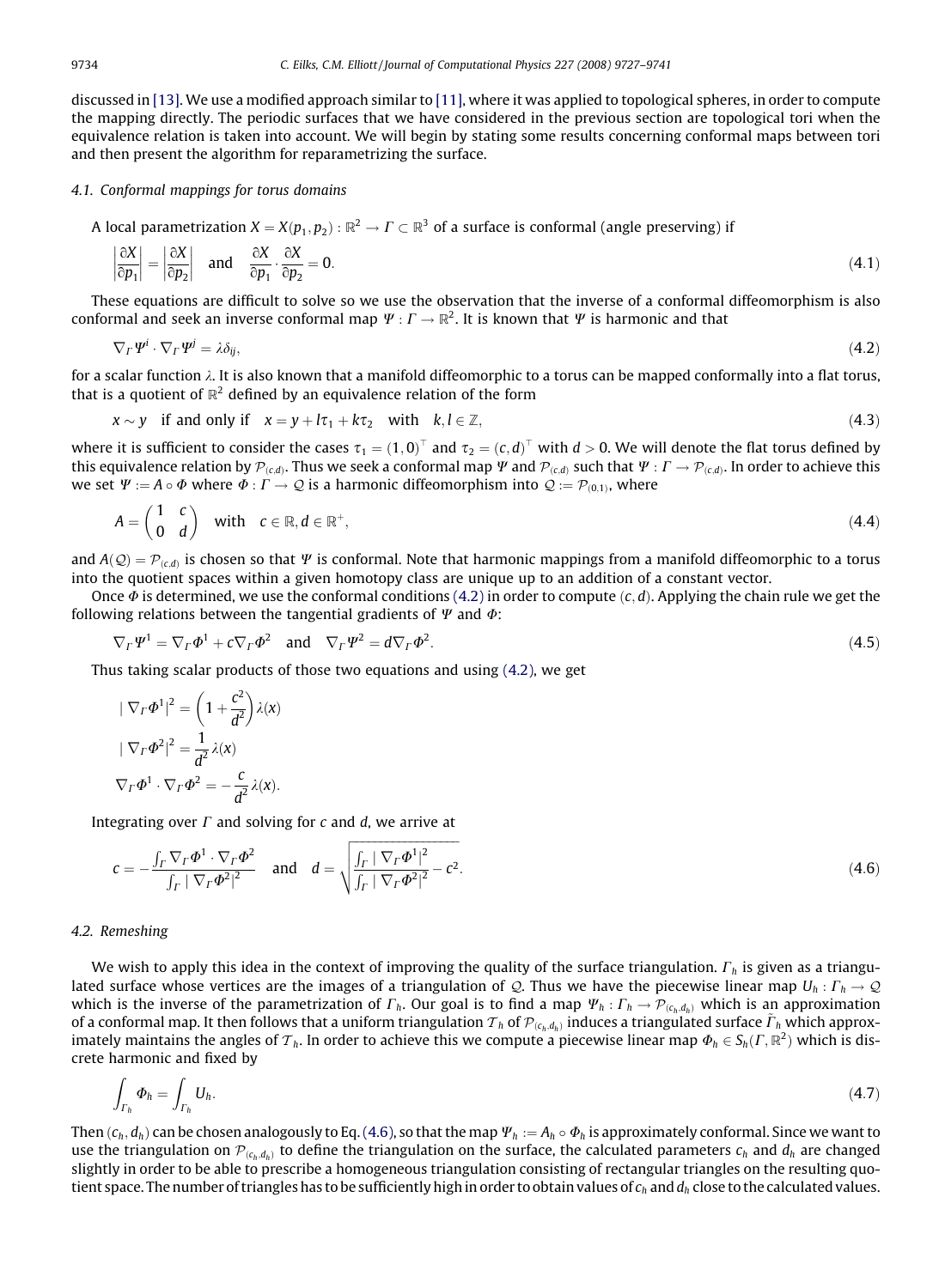<span id="page-8-0"></span>

Fig. 1. Remeshed surface, closeup before and after remeshing.

On the other hand it should not be to high since the resulting triangulation is rather inhomogeneous and has to be refined. During the computations we used 1000 triangles for themacro triangulation. Note that it is always possible to use a rectangle for the triangulation, as long as a nonvanishing value of  $c_h$  is taken into account by using proper identifications on the boundaries.

The macro triangulation on  $\mathcal{P}_{(c_h,d_h)}$  can be used to define a triangulation on the surface by defining the vertices of this triangulation to be the preimages of the vertices on  $\mathcal{P}_{(c_h,d_h)}$  with respect to  $\Psi_h$ . As mentioned above, the resulting triangulation interpolating  $\Gamma_h$  is rather inhomogeneous and so it has to be refined again according to the criteria mentioned at the beginning of this section. It is important that during this refinement process the coordinates of the new vertices are not taken to be an interpolation of the coordinates of the vertices on the triangle to be refined. Rather the coordinates have to be calculated by finding the preimage of the newly created vertex on  $\mathcal{P}_{(c_h,d_h)}$  with respect to  $\Psi_h$ .

This leads to the following algorithm.

**Algorithm 2** (Retriangulation of the surface). Let  $U_h : \Gamma_h \to \mathcal{Q}$  be the inverse of a parametrization of the periodic surface over the unit square.

• Compute the approximation  $\Phi_h:=U_h+\widetilde{\Phi}_h:\varGamma_h\to\mathcal{Q}$  with  $\widetilde{\Phi}_h\in S_h^{\mathrm{per}}(\varGamma,\mathbb{R}^2)$  of an harmonic mapping by solving

$$
\int_{\Gamma_h} \nabla_{\Gamma_h} \widetilde{\varPhi}_h \nabla_{\Gamma_h} \varphi = - \int_{\Gamma_h} \nabla_{\Gamma_h} U_h \nabla_{\Gamma_h} \varphi \quad \forall \varphi \in S_h^{\mathrm{per}}(\Gamma,\mathbb{R}^2) \quad \text{and} \quad \int_{\Gamma_h} \widetilde{\varPhi}_h = 0
$$

• Find the parameters of the parallelogram by computing

$$
c_h = -\frac{\int_{\Gamma_h} \nabla_{\Gamma_h} \boldsymbol{\Phi}_h^1 \cdot \nabla_{\Gamma_h} \boldsymbol{\Phi}_h^2}{\int_{\Gamma_h} |\nabla_{\Gamma_h} \boldsymbol{\Phi}_h^2|^2} \quad d_h = \sqrt{\frac{\int_{\Gamma_h} |\nabla_{\Gamma_h} \boldsymbol{\Phi}_h^1|^2}{\int_{\Gamma_h} |\nabla_{\Gamma_h} \boldsymbol{\Phi}_h^2|^2} - c_h^2}
$$

and change the values slightly in order to allow for a triangulation by rectangular triangles on  $\mathcal{P}(c_h, d_h)$ . The approximation of the conformal mapping is then given by  $\Psi_h := A_h \circ \Phi_h$ .

- Find the interpolation of the inverse of the conformal mapping and use it to map a triangulation on the parallelogram onto the surface.
- Refine the resulting surface.

Fig. 1 shows an example of a surface to be retriangulated encountered in computational experiments explained in Section 5.2. The left closeup shows the triangulation before, the right one after retriangulation. Even though the perspective distorts the angles, the improvement can clearly be seen. The mesh before retriangulation seems to be finer across the interface (the green region). This is a consequence of the triangles being distorted in normal direction to the interface by the algorithm for the evolution of the surface. Therefore the second criterion for refining induces smaller triangles for the old mesh in this area.

# 5. Numerical results

# 5.1. Numerical tests

We begin by describing the performance of the numerical scheme with respect to the amount of work, the accuracy for a model problem with a smooth solution and the quality of the meshes obtained by using the algorithm of the last section.

# 5.1.1. Number of iterations for iterative scheme

To test the iterative algorithm presented in Section 3.3 and to find a reasonable value for the parameter  $\mu$ , we carry out computations on the same system with various values of  $\mu$ . For these tests we run a simulation with a random concentration on the unit square as initial condition for 100 timesteps. The parameters for the Cahn-Hilliard equation are chosen to be: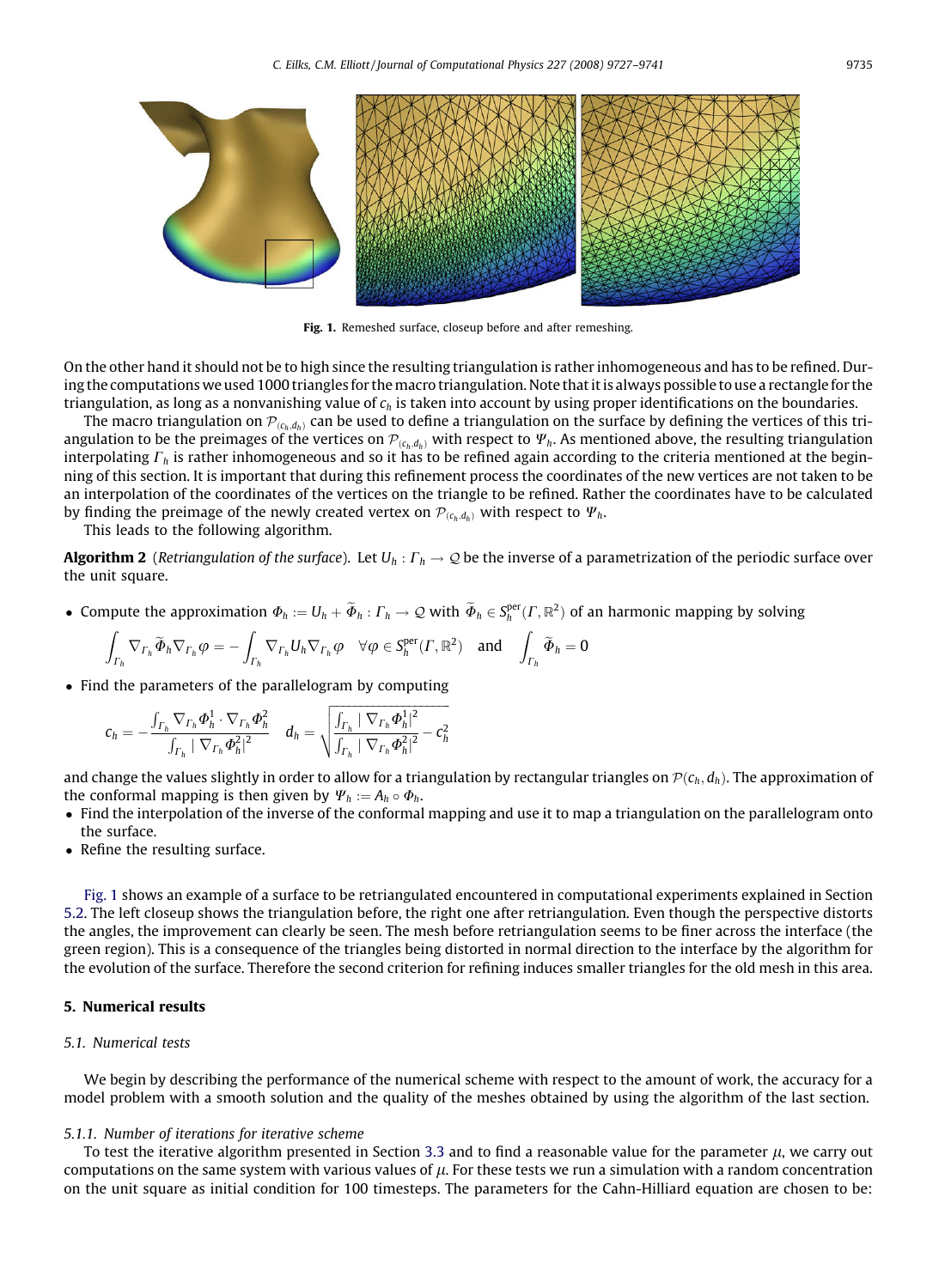$\theta_{\rm cr} = 1, \theta = 0.13$  and  $\Gamma = 10^{-3}$ , while for the geometric motion in Eq. [\(2.1\)](#page-2-0), we choose  $v_0(c) = e^{-c}(1-c)$  and  $\delta = 0.1$ . In a first series we use the algorithm of Eqs. [\(3.21\) and \(3.22\)](#page-6-0), that is without the additional term introduced in Eq. [\(3.23\).](#page-6-0) Computations are done for three different values of  $\mu$ , leading to very high numbers of iteration. Values of  $\mu$  higher than 1 show even slower convergence. The number of iterations in the computation become high as soon as the values of the concentration come close to the minima of the potential and the singular nature of logarithmic nonlinearity becomes significant.

| $\mu$                        |        | υ. ι   |      |
|------------------------------|--------|--------|------|
| Average number of iterations | 99.097 | 24.141 | 8672 |

In a second series we use Eq. [\(3.23\)](#page-6-0) instead of Eq. (3.24) and obtain a significantly lower number of iterations, which turns out to be the better the bigger the chosen value of  $\mu$  was. Nevertheless with respect to overall computational cost, a value of  $\mu = 100$  turns out to be best, since the linear system is more difficult to solve for higher values of  $\mu$ .

|                              | 0.000 | 1000 | 100  | 1 C            |   | υ.ι   |
|------------------------------|-------|------|------|----------------|---|-------|
| Average number of iterations | د.ے ا | ت    | ت کا | $\sim$<br>25.J | . | 307.9 |

To further reduce the computational cost per timestep we do not solve the linear system exactly for each step of the iteration but rather reduce the residual by a factor of 100. This has only relatively small consequences on the number of iterations needed but decreases the total computational cost by a factor of about five.

| $\mu$<br>Average number of iterations | 10.000<br>1 J.J | 1000<br>14.O | 100<br>16.9 | 1 Q<br>ח דר<br>47.U | . | $\mathbf{U}$ . I<br>524.5 |
|---------------------------------------|-----------------|--------------|-------------|---------------------|---|---------------------------|
|---------------------------------------|-----------------|--------------|-------------|---------------------|---|---------------------------|

For the remaining calculations we choose  $\mu = 100$  and do not solve the linear system exactly.

# 5.1.2. Convergence to exact solution for a surface moving with given velocity

In order to test the algorithm for solving the Cahn-Hilliard equation on a moving surface we compute the numerical solution for a surface moving with prescribed velocity. Since the motion of the surface is known, just the second part of [Algorithm \(1\)](#page-5-0) is used to compute the solution. The surface is given as time dependent graph of a function v over the unit square and the discrete surface is given by the graph of the interpolation at each timestep, using a fixed grid on the unit square. Since no nontrivial solutions for the homogeneous Cahn-Hilliard equation on a moving surface are known analytically, the inhomogeneous equation is solved, the right hand side being computed from the given solution. The parameters are chosen to be  $\gamma = 0.01$ ,  $\theta = 0.125$  and  $\theta_{\rm cr} = 1$  corresponding to minima in the double well potential at about  $10^{-7}$  and  $1-10^{-7}$ . The graph is given by  $v(x) = 0.25 \sin(2\pi x_1) \cos(2\pi x_2) \sin(\frac{\pi}{2}t), t \in [0, 1]$  and the solution is  $c(x) = (1 - 10^{-6})(0.5 + 0.5 \sin(2\pi x_1) \cos(2\pi x_2)t), t \in [0, 1]$ with periodic boundary conditions. The numerical solution is computed for five triangulations  $\tau_j,~j=0,\ldots,4$  created by refining a macro triangulation consisting of four congruent triangles on the unit square  $T2j+6$  times by bisection. The time step size for the computation on the moving triangulation corresponding to  ${\cal T}_j$  is given by  $\tau_j=2^{2-j}10^{-2},$  thereby meeting the time step restriction for all values of  $j$ . The quantities

$$
e_{L^2} = \left(\sum_{n=1}^{N_j} \tau_j \|c(n\tau_j) - \widetilde{C}^n\|_{L^2(\Gamma_{n\tau_j})}^2\right)^{\frac{1}{2}} \text{ and } (5.1)
$$

$$
e_{H^{1}} = \left(\sum_{n=1}^{N_{j}} \tau_{j} \|\nabla_{\Gamma}(c(n\tau_{j}) - \widetilde{C}^{n})\|_{L^{2}(\Gamma_{n\tau_{j}})}^{2}\right)^{\frac{1}{2}},
$$
\n(5.2)

where  $N_j$  is the number of time steps computed for the triangulation  $\tau_j$  and  $\tilde{C}^n$  is a lift of the discrete solution  $C^n$  are computed numerically. These values, the corresponding values of  $h_{\text{max}}$ , the maximal length of an edge during the evolution of the discrete surface, and the experimental order of convergence are listed in the table.

| $h_{\rm max}$ | $e_{12}$ | eoc   | $e_{H^1}$ | epc                      |
|---------------|----------|-------|-----------|--------------------------|
| 0.0946        | 0.12632  | -     | 0.8301    | $\overline{\phantom{m}}$ |
| 0.0478        | 0.07046  | 0.86  | 0.4890    | 0.78                     |
| 0.0245        | 0.02826  | 1.31  | 0.1353    | 1.85                     |
| 0.0123        | 0.00857  | 1.721 | 0.0671    | 1.01                     |
| 0.0062        | 0.00222  | 1.95  | 0.0325    | 1.04                     |
| 0.0031        | 0.00051  | 2.12  | 0.0164    | 0.99                     |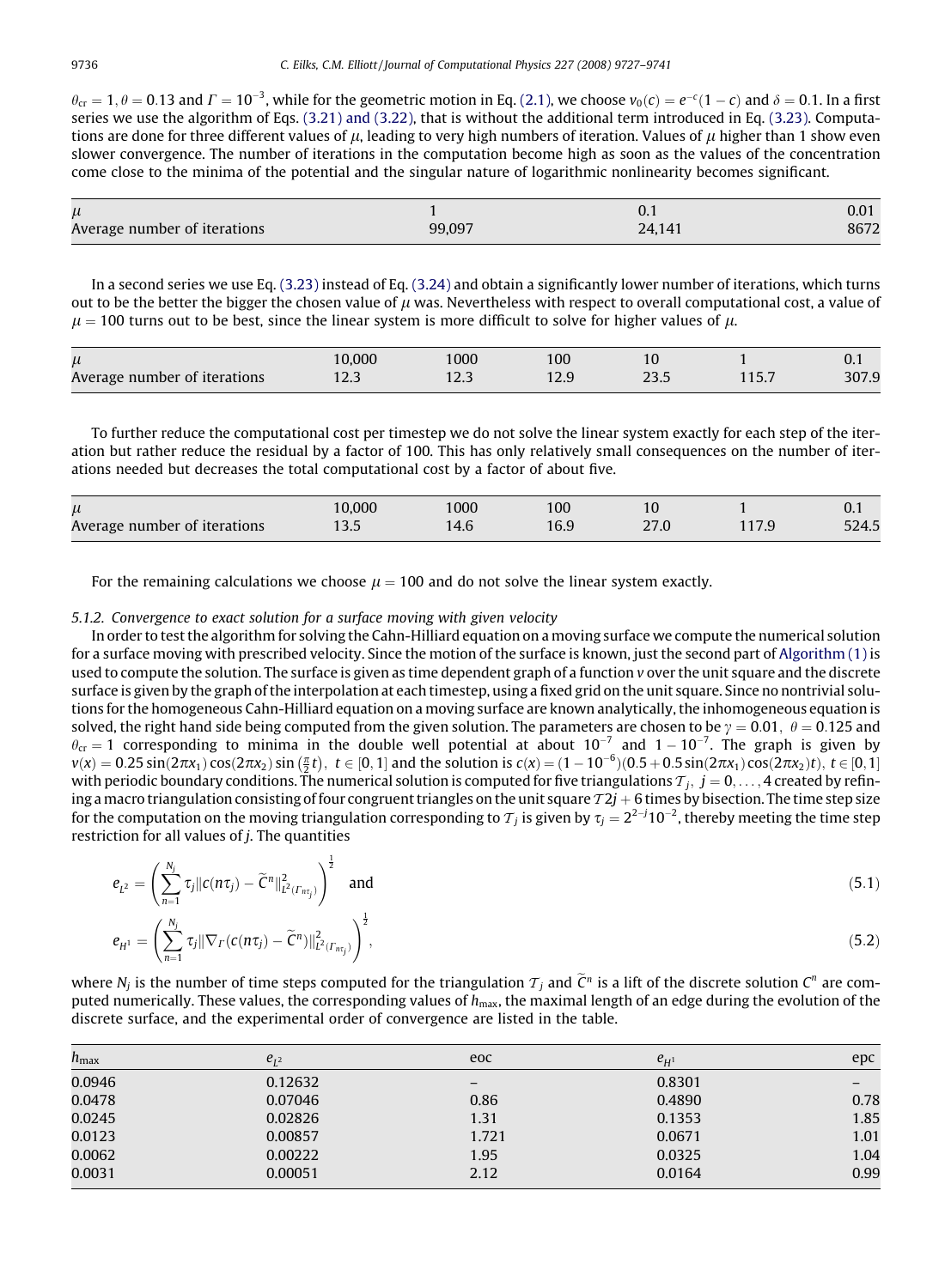



As can be seen in the table the experimental order of convergence approaches a value close to two for the  $L^2$ -error, while the order for the  $H^1$ -error is close to one.

#### 5.1.3. Test of the remeshing algorithm

In order to show the effectiveness of the mesh smoothing [Algorithm \(2\)](#page-8-0), we start a simulation with the same initial condition and parameters as in Section 5.1.1, except that we compute 500 timesteps. The left side of Fig. 2 shows the evolution of the minimal angle of all triangles in the triangulation at the corresponding timestep. Since the simulation starts with a uniformly triangulated square, the minimal angle is close to  $45^{\circ}$  for the first timesteps. As the surface deforms it starts to deteriorate monotonically until an angle of below  $20^{\circ}$  is reached. At this point the retriangulation algorithm is used and yields an improved triangulation. Even though the optimal angle of  $45^{\circ}$  is not reached any more, the angle of the newly retriangulated surface is slightly above  $35^{\circ}$  during the computation.

Refining the triangulation increases the effectiveness of the algorithm. The plot on the right hand side of Fig. 2 shows the results of a simulation with the same parameters but a triangulation refined two times by bisection and half the timestep size. The minimal angle of the newly parametrized surface is larger then on the coarser triangulation.

# 5.2. Computational experiments

The goal of the numerical experiments is twofold. On the one hand we want to show that the algorithm produces reasonable results for solving the Cahn-Hilliard equation on a surface evolving according to a coupled velocity law. On the other hands the results of the computations are to be compared with experimental results and results of Monte-Carlo-simulations describing the system (compare [\[14\]](#page-14-0)). In all experiments, the scalar etching rate function in Eq. [\(2.1\)](#page-2-0) is taken to be of the form  $v_0(c)=v_{\rm max}e^{-c}(1-c)$  and we choose  $\delta=0.1.$  Except for absolute scale, variations in the form of the rate function had little effect in computational experiments. The maximal velocity  $v_{\text{max}}$  is varied in different experiments. In all subsequent experiments the parameters in the Cahn-Hillard equation are chosen to be  $\theta_{cr} = 1.0$  and  $\theta = 0.125$ , resulting in minima of the free energy at concentration values about 10<sup>-7</sup> and 1 – 10<sup>-7</sup> and  $\gamma=10^{-3}$ . The mobility is chosen to be  $b(c)=4c(1-c)$  resulting in a degenerate mobility in the pure phases.

# 5.2.1. Early stages of surface etching and pattern formation

**Example 1.** In a first experiment we investigate the early stages of etching into a bulk with random variations in the concentration of gold. As initial condition for the geometry, we use the  $x_1x_2$ -plane and do the calculations on a square of sidelength 3. The square is triangulated regularly by  $2^{15}$  triangles which is achieved by subdividing an initial triangulation of four rectangular triangles. As timestep size we use  $\tau=10^{-3}$  and we take  $v_{\rm max}=1.6$ . The initial condition for the concentration is chosen as 10<sup>-7</sup> on the whole square so that in the beginning gold is almost completely absent on the surface. To simulate a random distribution of gold in the bulk, the volume below the square is subdivided into cubes of sidelength 0.1 assigning to each cube a random concentration value between 0 and 24. In the first stages of the simulation, gold from the bulk agglomerates on the surface, which moves with an almost uniform velocity. Because of the inhomogenity of the concentration in the bulk, phase separation starts to occur. This can be seen in the left side of <sup>1</sup>[Fig. 3.](#page-11-0) In this figure the view is from above the surface and yellow denotes portions of the surface almost completely covered by gold, while the gold poor regions are blue. At this stage of the computation, the result looks similar to a simulation of the Cahn-Hilliard equation on a

 $<sup>1</sup>$  For interpretation of the references in colour in this figure legend, the reader is referred to the web version of this article.</sup>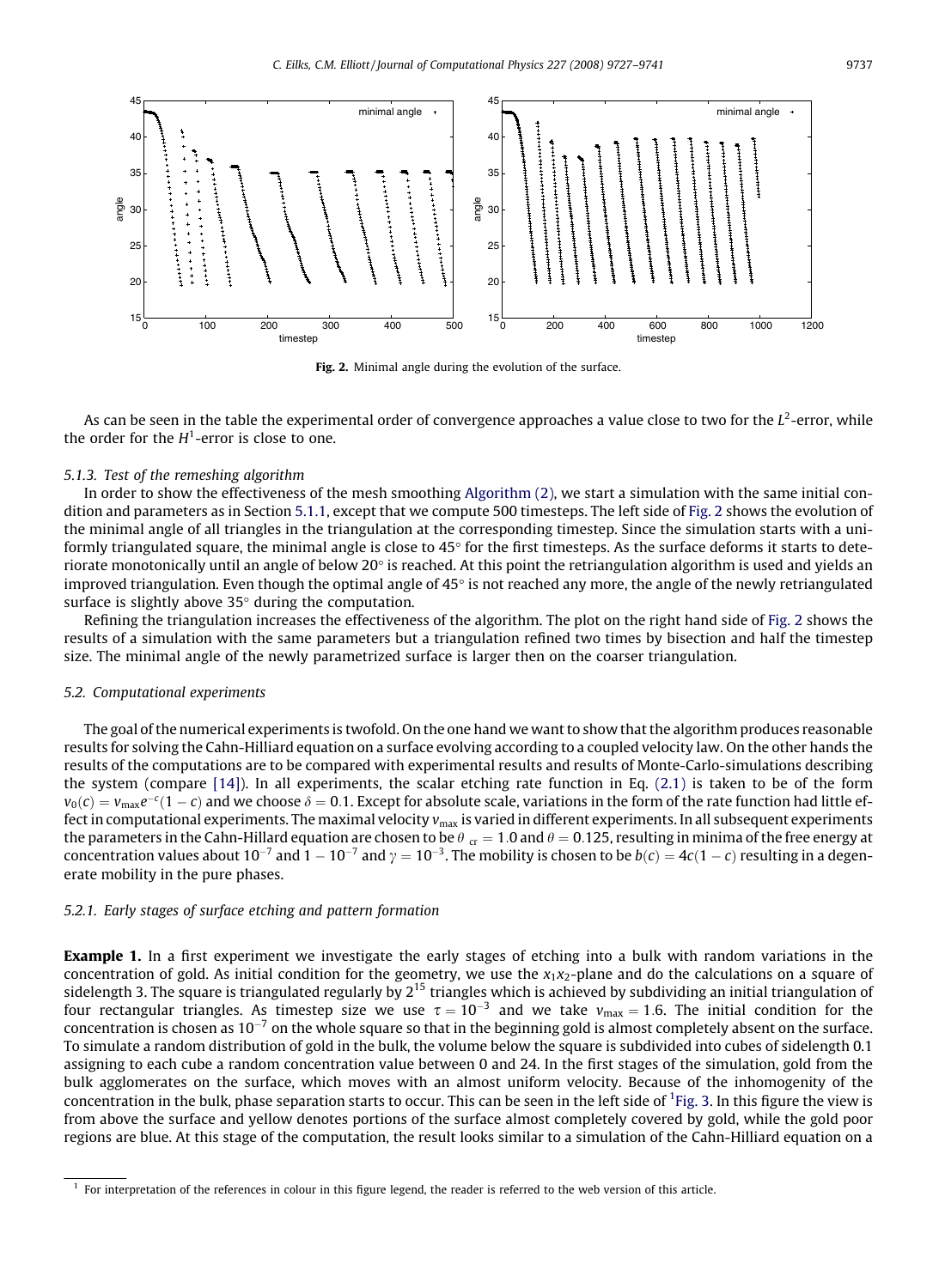<span id="page-11-0"></span>

Fig. 3. Simulation on a large square,  $t = 0.04$ ,  $t = 0.1$  and  $t = 0.2$ .

plane. The geometric motion of the surface has little influence, except for providing for a nonvanishing right hand side for the conservation law of gold on the surface, since gold from the bulk is accumulating on the surface. While the concrete appearance of the structure obviously depends on the particular random distribution in the bulk, the lengthscales of the structure depend only on the particular values of the parameters in the equation.

After the phases have separated, etching still continues in the areas with a small concentration of gold, while the motion is negligible in regions covered by gold yielding a maze like structure of the surface. The origins of this shape can still be explained by the initial phase separation which fixed the gold covered regions that proceeded to move into the bulk. So at this stage the simulation does not necessarily show the mechanisms for the emergence of a nanoporous structure. By undercutting the gold rich portion of the surface, the area of the surface that is not covered by gold increases. In the last stages of this simulation new components of the gold rich phase emerge at the bottom of the surface. Additionally the interface separating gold rich and gold poor phases shows no effect of coarsening as for the planar Cahn-Hilliard equation, but instead becomes more complicated. These two effects can be seen as signs that the model shows increasing formation of morphological complexity. We explore them in more detail in the following examples. Note however that due to self-intersections the surface is not embedded at later stages, as can be seen in Fig. 4, where the cross sections along the plane parallel to the  $x_3$ -axis and the diagonal of the initial condition are shown. The six figures correspond to equidistant times from  $t = 0.04$  to  $t = 0.24$ .

# 5.2.2. Pit formation

In the following experiments we investigate the evolution in more detail by focusing on the evolution of a single pit etching into the bulk. As well as having a lower computational complexity this initial configuration has the additional advantage of postponing the unphysical self-intersections to later times. These simulations can be interpreted physically in two ways. They can either be seen as a small portion of the whole bulk at later stages of the etching process, that are separated from the rest by an area completely covered by gold. Because of the vanishing mobility in the gold rich phase, the influence of the rest of the surface on this part is minimal. The other interpretation is the etching of an isolated pit into an otherwise completely passivated bulk.



Fig. 4. Simulation on a large square, cross sections along the diagonal for  $t = 0.04 - t = 0.24$ .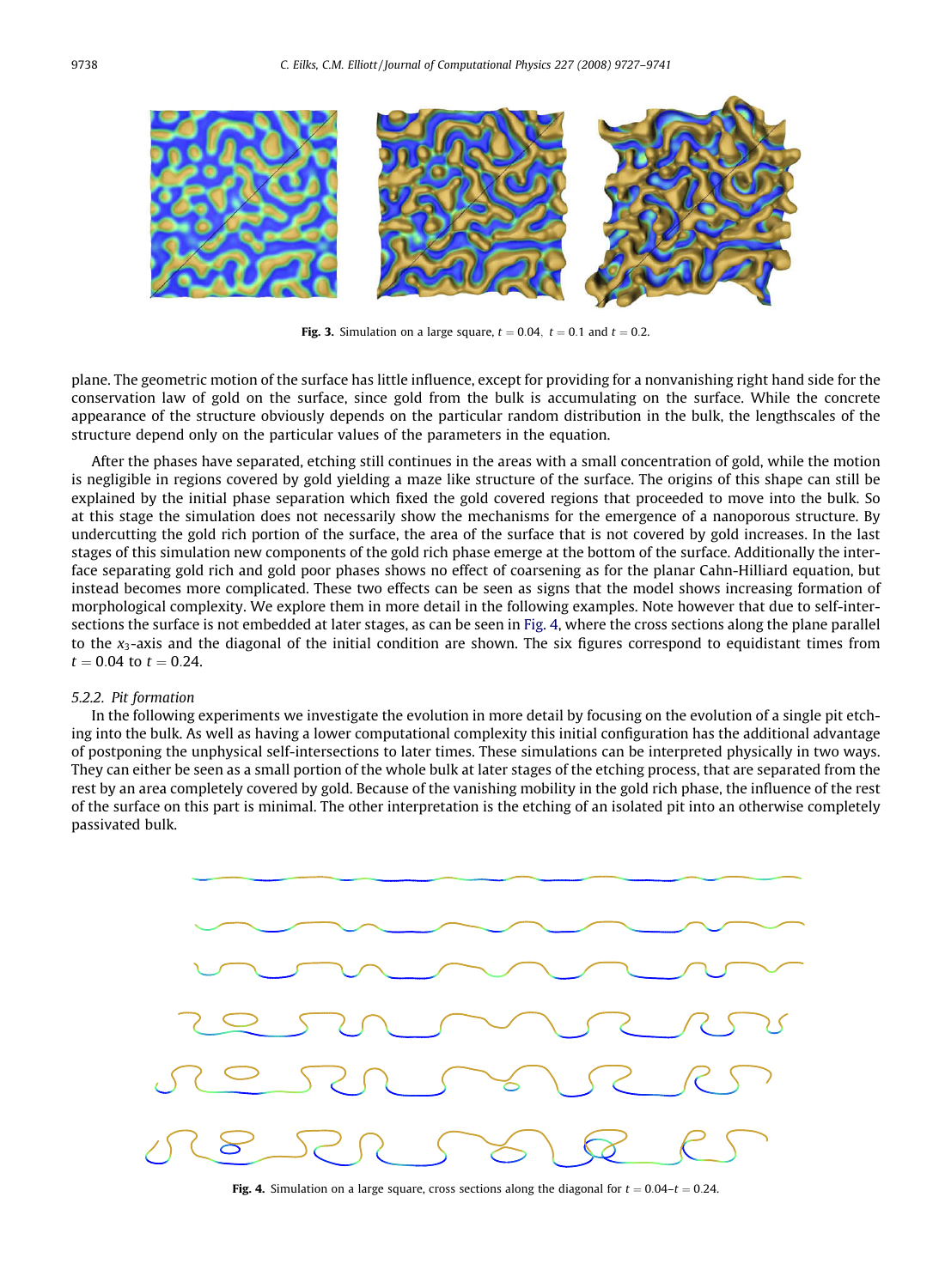<span id="page-12-0"></span>**Example 2.** As in experiment 1, we use the  $x_1x_2$ -plane as geometric initial condition, but solving on a square of sidelength 0.5 centered at the origin with periodic boundary conditions. The initial discretization consists of  $2^{12}$  triangles and all parameters besides  $v_{\text{max}}$  and the concentration in the bulk have the same values as in the computation on the large square.

As a first experiment on the smaller square, we take a smoothed version of  $u_0(x)=1-\chi_{B_1}$  as initial condition, where  $\chi_{B_1}$ denotes the characteristic function of the circle with radius 0.2. This can be thought of as a single circular pit where etching is possible, surrounded by an area completely passivated by gold. This is depicted in the left hand side of Fig. 5 which again is a view from above). The concentration in the bulk is taken to be constant with  $c_0 = 12$ . After a few iterations a circular pit occurs due to etching. After some time the pit undercuts the plane and the region of low concentration of gold increases in size but remains circular in shape. For larger values of  $v_{\text{max}}$ , a new region covered by gold emerges in the center of the pit while the part not covered by gold has the shape of an annulus and continues to edge into the bulk. This is similar to the result of the analogous Monte-Carlo-simulations in [\[15\]](#page-14-0). In contrast, for lower values of  $v_{\text{max}}$  we do not observe this effect. The part of the surface not covered by gold rather remains in a circular shape and etches a pit of cylindrical shape into the bulk. This is in accordance with the experimental observation that the formation of nanoporosity greatly increases above a certain etching rate. Fig. 6 shows the result at an earlier stage of the simulation and at a later stage, where the difference in appearance becomes apparent. In order to show the geometric structure of the surface we choose a different perspective and view the surface from within the alloy. The square in the upper part of the surface is the remaining part of the initial condition which was covered by gold and therefore has not moved. Since the surface is shown from a direction inside the bulk, the portion of the bulk etched away is actually inside this surface. The time is chosen inversely proportional to  $v_{\text{max}}$ , so that a uniform etching rate would have resulted in identical surfaces. [Fig. 7](#page-13-0) shows the cross sections for a higher velocity at various times. The picture in the middle shows the moment when the structure of the pit changes.

Example 3. This is a second numerical experiment on the small square of Example 2. While still focusing on the formation of a single pit, we want to start with a nonsymmetrical initial condition. So instead of using the previous initial condition, it is prepared by starting a simulation with a constant concentration of 10<sup>-7</sup> on the surface and than evolving the system for 80 timesteps with a timestep size of 10<sup>-3</sup>. During this evolution the same parameters as above are used, besides the value of  $v_{\text{max}} = 1.6$  and the concentration in the bulk, which is given by assigning random values between 0 and 24 to cubes of sidelength 0.05 below the initial surface. Starting with these parameters a single pit evolves which is neither circular nor contained in a plane (see right hand side of Fig. 5).



Fig. 5. Initial conditions for the second and for the last two experiments.



Fig. 6. Etching in a circular pit,  $t = 0.25$  for  $v_{\text{max}} = 1.0$ ,  $t = 0.75$  for  $v_{\text{max}} = 1.0$  and  $t = 1.5$  for  $v_{\text{max}} = 0.5$ .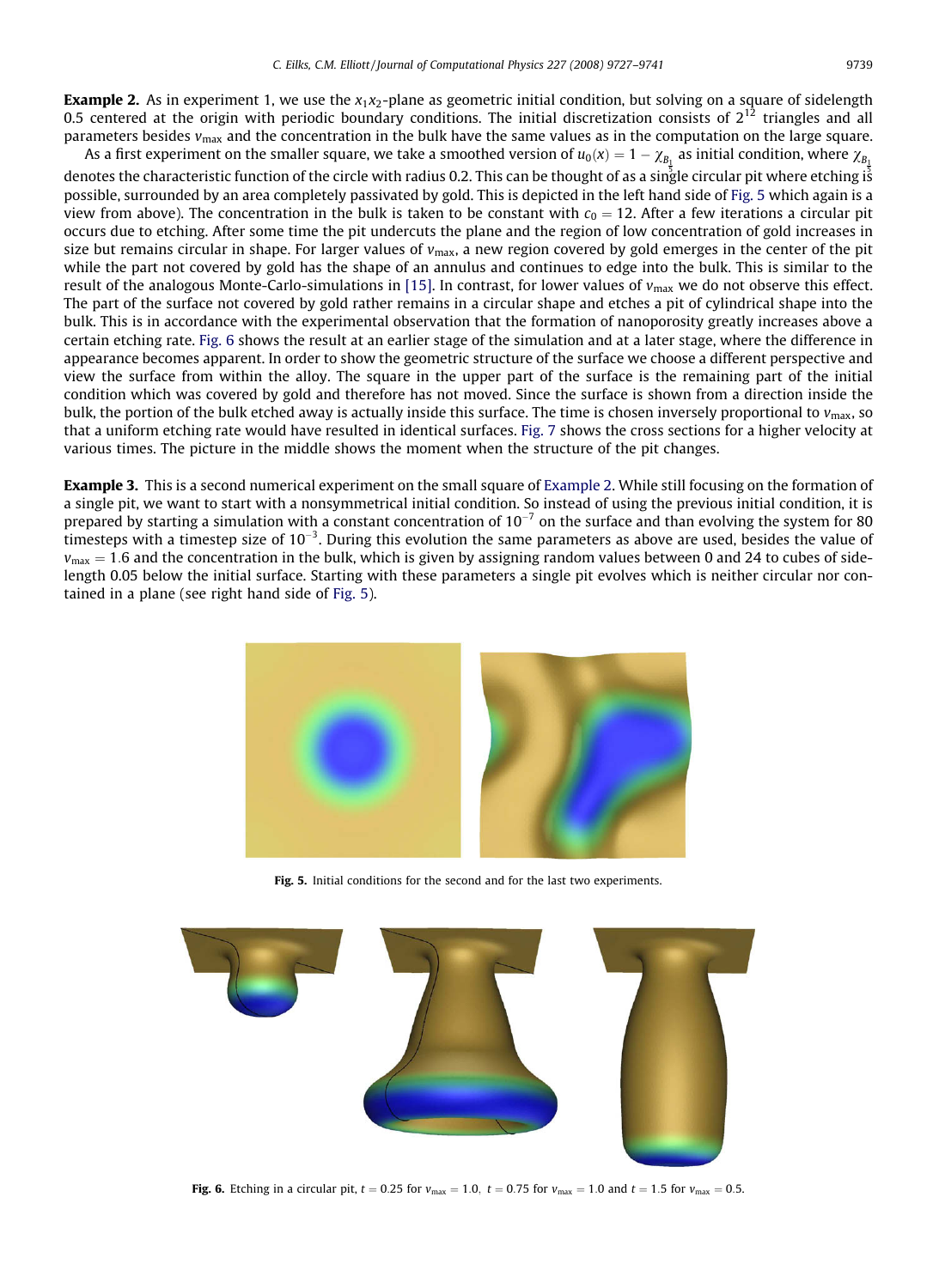<span id="page-13-0"></span>

Fig. 8. Constant bulk concentration,  $t = 0.25$  and  $t = 0.75$  for  $v_{\text{max}} = 1.0$ ,  $t = 1.5$  for  $v_{\text{max}} = 0.5$ .

In the subsequent computation with this initial condition, the bulk concentration is taken to be constant, and  $v_{\text{max}}$  is varied during different simulations. Common to all chosen velocities is that there was no formation of a new component covered by gold in the the interior of the region etching into the bulk. For low velocities the evolution is similar to the one above, since the region actively etching into the bulk gets circular. For higher values of  $v_{\text{max}}$ , this region changed its shape by stretching into one direction. So this example shows another mechanism for increasing the complexity of the surface. Fig. 8 shows example for two different values of  $v_{\text{max}}$ . The perspective is similar to that of [Fig. 6](#page-12-0).

**Example 4.** In a third experiment on the small square, we study the effect of fluctuations of concentrations in the bulk on the evolution of the surface. So we start with the same initial condition as in the last experiment, but maintain a random concentration in the bulk during the whole simulation. At the beginning of the simulation the surface resembles the one of the last experiment. We still observe a velocity below which the shape of the gold poor region remains circular and returns to this shape after receiving small perturbations due to varying concentration in the bulk, see Fig. 9.



Fig. 9. Etching for a single pit, random bulk concentration,  $t = 1.2$  and  $t = 2.0$  for  $v_{\text{max}} = 0.4$ .



Fig. 10. Etching for a single pit, random bulk concentration,  $t = 0.3$  and  $t = 0.5$  for  $v_{\text{max}} = 1.6$ .